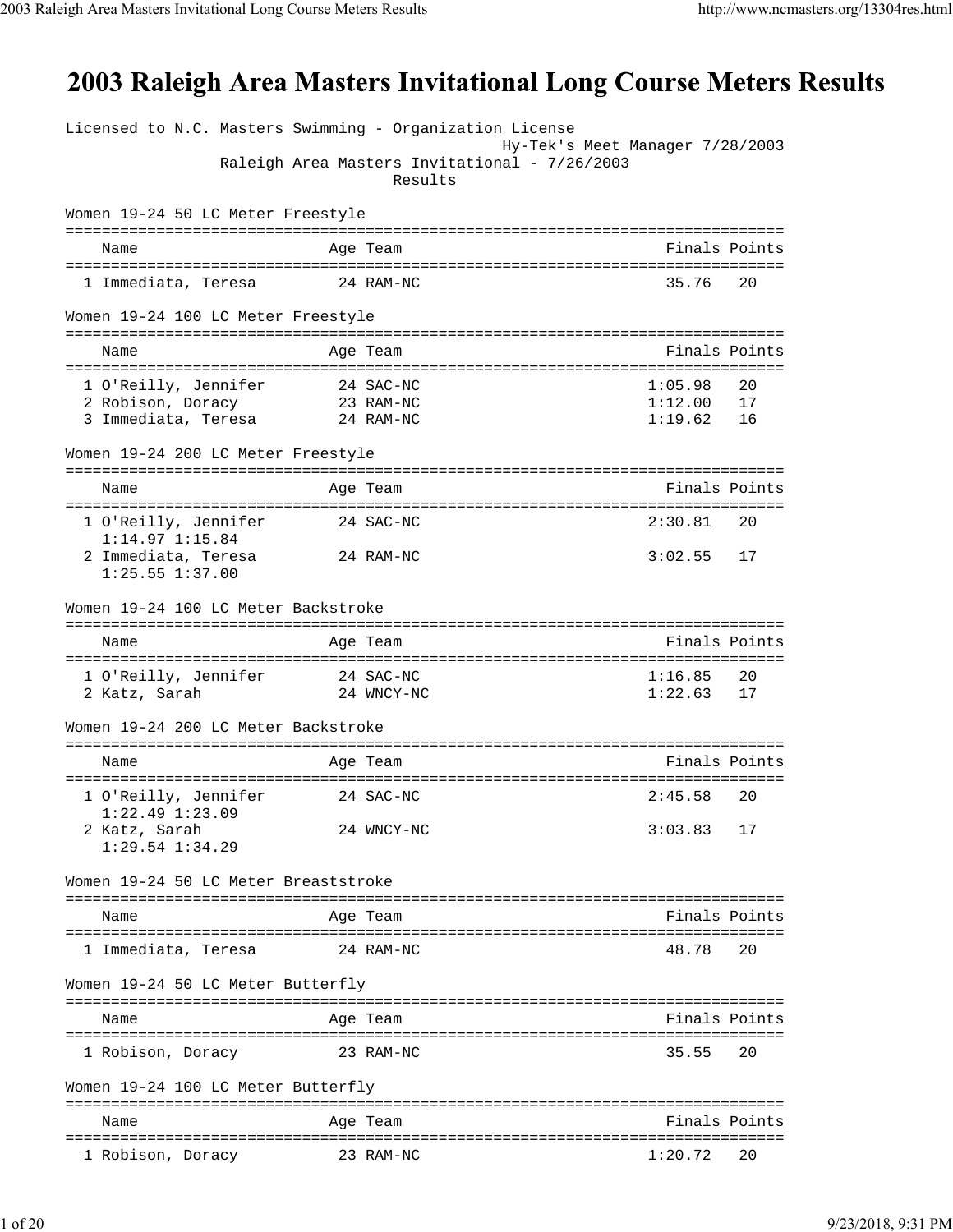| Women 19-24 200 LC Meter IM                                                        |                                     |                                                |
|------------------------------------------------------------------------------------|-------------------------------------|------------------------------------------------|
| Name                                                                               | Age Team                            | Finals Points                                  |
| 1 O'Reilly, Jennifer<br>$1:18.51$ $1:27.36$                                        | 24 SAC-NC                           | 2:45.87<br>20                                  |
| 2 Katz, Sarah<br>$1:22.43$ $1:34.49$                                               | 24 WNCY-NC                          | 2:56.92<br>17                                  |
| Women 19-24 400 LC Meter IM                                                        |                                     |                                                |
| Name                                                                               | Age Team                            | Finals Points                                  |
| 1 Katz, Sarah<br>1:30.88 1:39.16 1:50.87 1:22.74                                   | 24 WNCY-NC                          | 6:23.65<br>20                                  |
| Women 25-29 50 LC Meter Freestyle                                                  |                                     |                                                |
| Name                                                                               | Age Team                            | Finals Points                                  |
| 1 Clarke, Taylor<br>2 Johnson, Langdon<br>3 Wilhelm, Sarah                         | 26 CSM-NC<br>29 RAM-NC<br>26 RAM-NC | 29.83<br>20<br>32.27<br>17<br>34.13<br>16      |
| Women 25-29 100 LC Meter Freestyle                                                 |                                     |                                                |
| Name                                                                               | Age Team                            | Finals Points                                  |
| ======================================<br>1 Pizer, Margaret                        | 28 Unattached                       | :============================<br>1:11.85<br>20 |
| 2 Johnson, Langdon                                                                 | 29 RAM-NC                           | 1:16.31<br>17                                  |
| 3 Wilhelm, Sarah                                                                   | 26 RAM-NC                           | 1:17.42<br>16                                  |
| Women 25-29 200 LC Meter Freestyle                                                 |                                     |                                                |
| Name                                                                               | Age Team                            | Finals Points                                  |
| 1 Pizer, Margaret<br>$1:16.24$ $1:20.90$                                           | 28 Unattached                       | 2:37.14<br>20                                  |
| Women 25-29 400 LC Meter Freestyle                                                 |                                     |                                                |
| Name                                                                               | Age Team                            | Finals Points                                  |
| ==========================<br>1 Pizer, Margaret<br>1:17.31 1:22.73 1:24.83 1:25.34 | 28 Unattached                       | 5:30.21<br>20                                  |
| Women 25-29 100 LC Meter Backstroke                                                |                                     |                                                |
| Name                                                                               | Age Team                            | Finals Points                                  |
| 1 Wilhelm, Sarah                                                                   | 26 RAM-NC                           | 1:34.00<br>20                                  |
| Women 25-29 50 LC Meter Breaststroke                                               |                                     |                                                |
| Name                                                                               | Age Team                            | Finals Points                                  |
| 1 Clarke, Taylor<br>2 Johnson, Langdon                                             | 26 CSM-NC<br>29 RAM-NC              | 40.36<br>20<br>40.68<br>17                     |
| Women 25-29 100 LC Meter Breaststroke                                              |                                     |                                                |
| Name                                                                               | Age Team                            | Finals Points                                  |
| 1 Johnson, Langdon                                                                 | 29 RAM-NC                           | 1:30.13<br>20                                  |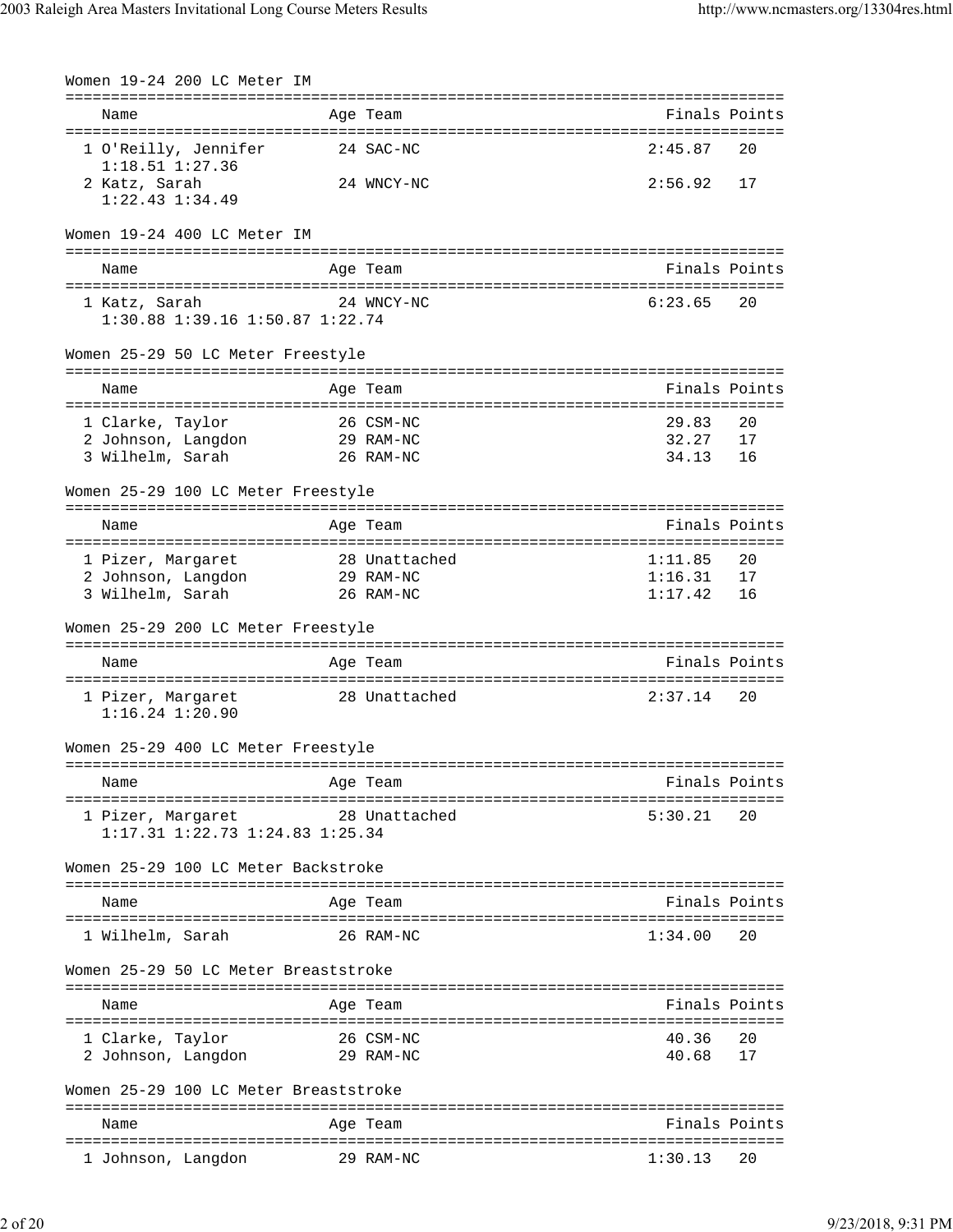| 2 Wilhelm, Sarah                                                | 26 RAM-NC     | 1:39.90                            | 17            |
|-----------------------------------------------------------------|---------------|------------------------------------|---------------|
| Women 25-29 50 LC Meter Butterfly                               |               |                                    |               |
| Name                                                            | Age Team      |                                    | Finals Points |
| 1 Clarke, Taylor                                                | 26 CSM-NC     | 33.09                              | 20            |
| Women 25-29 100 LC Meter Butterfly                              |               |                                    |               |
| Name                                                            | Age Team      |                                    | Finals Points |
| 1 Pizer, Margaret                                               | 28 Unattached | 1:23.99                            | 20            |
| 2 Rashid, Julie                                                 | 27 RAM-NC     | 1:39.64                            | 17            |
| Women 25-29 200 LC Meter IM                                     |               |                                    |               |
| Name                                                            | Age Team      |                                    | Finals Points |
| 1 Johnson, Langdon                                              | 29 RAM-NC     | 2:56.50                            | 20            |
| $1:22.20$ $1:34.30$<br>2 Pizer, Margaret<br>$1:28.55$ $1:33.85$ | 28 Unattached | 3:02.40                            | 17            |
| 3 Wilhelm, Sarah<br>$1:32.99$ $1:46.77$                         | 26 RAM-NC     | 3:19.76                            | 16            |
| 4 Rashid, Julie<br>$1:42.62$ $1:54.05$                          | 27 RAM-NC     | 3:36.67                            | 15            |
| Women 30-34 50 LC Meter Freestyle                               |               | ---------------------------------- |               |
| Name                                                            | Age Team      |                                    | Finals Points |
| 1 Williams, Heidi                                               | 34 NCAM-NC    | 31.29                              | 20            |
| 2 Riley, Jennifer                                               | 31 RAM-NC     | 33.17                              | 17            |
| 3 Hall, Virginia                                                | 30 NCAM-NC    | 33.48                              | 16            |
| 4 Kaminsky, Margaret                                            | 34 THAT-NC    | 37.21                              | 15            |
| Women 30-34 100 LC Meter Freestyle                              |               |                                    |               |
| Name                                                            | Age Team      |                                    | Finals Points |
| 1 Riley, Jennifer                                               | 31 RAM-NC     | 1:15.10                            | 20            |
| 2 Hall, Virginia                                                | 30 NCAM-NC    | 1:16.64                            | 17            |
| 3 Kaminsky, Margaret                                            | 34 THAT-NC    | 1:21.33                            | 16            |
| Women 30-34 200 LC Meter Freestyle                              |               |                                    |               |
| Name                                                            | Age Team      |                                    | Finals Points |
| 1 Williams, Heidi<br>$1:11.27$ $1:15.68$                        | 34 NCAM-NC    | 2:26.95                            | 20            |
| 2 Hall, Virginia<br>$1:21.05$ $1:22.25$                         | 30 NCAM-NC    | 2:43.30                            | 17            |
| Women 30-34 400 LC Meter Freestyle                              |               |                                    |               |
| Name                                                            | Age Team      |                                    | Finals Points |
| 1 Williams, Heidi                                               | 34 NCAM-NC    | 4:59.40                            | 20            |
| 1:11.00 1:16.02 1:17.06 1:15.32<br>2 Hall, Virginia             | 30 NCAM-NC    | 5:55.60                            | 17            |
| Women 30-34 1500 LC Meter Freestyle                             |               |                                    |               |
| Name                                                            | Age Team      |                                    | Finals Points |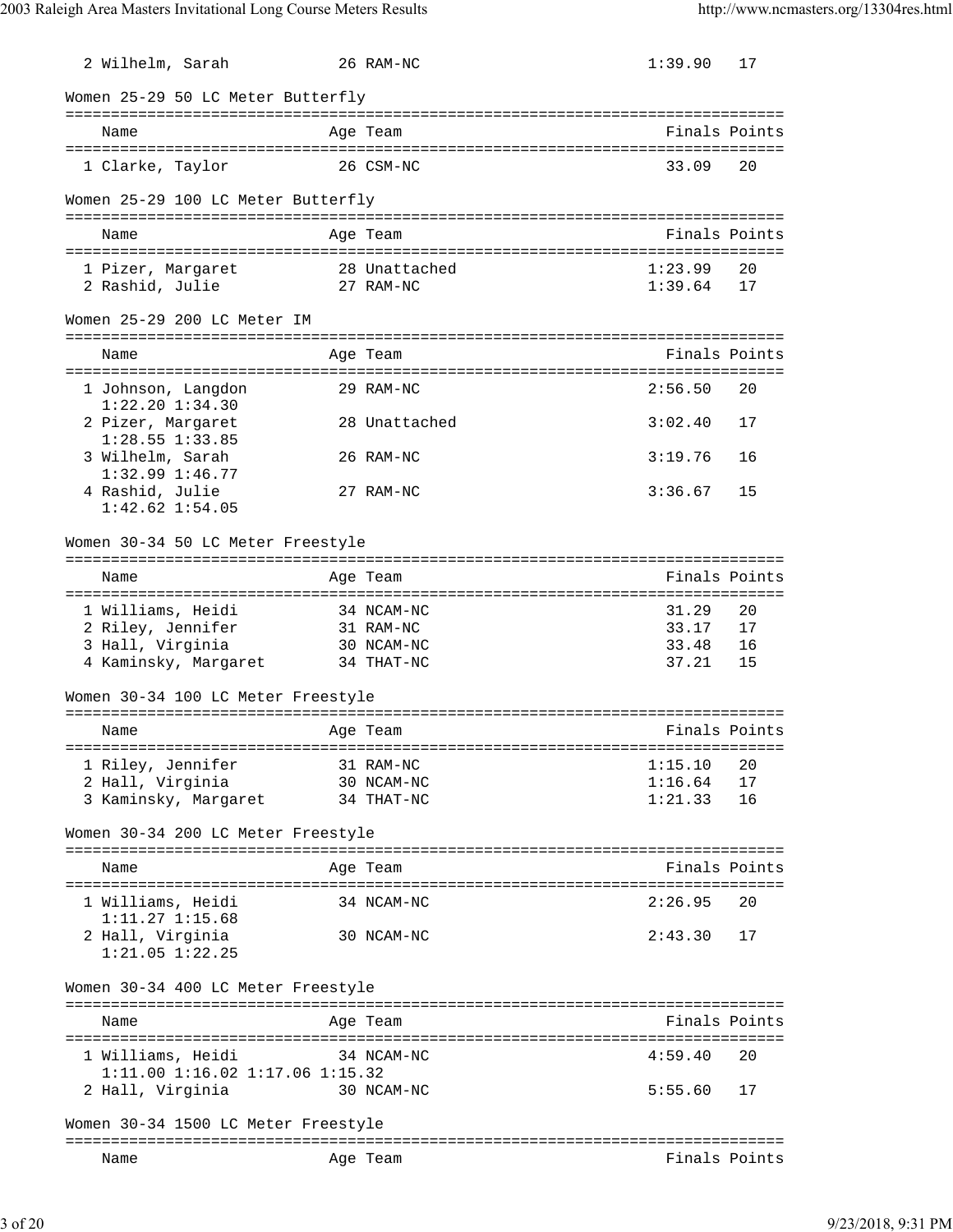=============================================================================== 1 Williams, Heidi 34 NCAM-NC 19:54.11 20 1:13.87 1:19.01 1:19.53 1:20.57 1:20.05 1:19.82 1:20.47 1:20.24 1:20.65 1:20.64 1:20.19 1:20.52 1:20.70 1:19.98 1:17.87 Women 30-34 50 LC Meter Backstroke =============================================================================== Name Age Team Finals Points =============================================================================== 1 Inscore, Staci 31 RAM-NC 37.90 20 2 Kaminsky, Margaret 34 THAT-NC 45.31 17 Women 30-34 100 LC Meter Backstroke =============================================================================== Name **Age Team** Age Team Finals Points =============================================================================== 1 Inscore, Staci 31 RAM-NC 1:20.60 20 Women 30-34 200 LC Meter Backstroke =============================================================================== Name **Age Team** Age Team Finals Points =============================================================================== 1 Inscore, Staci 31 RAM-NC 3:00.84 20 1:28.67 1:32.17 Women 30-34 50 LC Meter Breaststroke =============================================================================== Name Age Team Age Team Finals Points Points Age Team Age of the Manual Points Points Points Points Points Points =============================================================================== 1 Kaminsky, Margaret 34 THAT-NC 50.52 20 Women 30-34 200 LC Meter IM =============================================================================== Name Age Team Finals Points =============================================================================== 1 Inscore, Staci 31 RAM-NC 2:58.88 20 1:22.09 1:36.79 Women 35-39 50 LC Meter Freestyle =============================================================================== Name Age Team Age Team Finals Points =============================================================================== 1 Tate, Alicia 36 Unattached 37.77 20 Women 35-39 100 LC Meter Freestyle =============================================================================== Name **Age Team Age Team Rinals Points** =============================================================================== 1 Tate, Alicia 36 Unattached 1:26.65 20 Women 40-44 50 LC Meter Freestyle =============================================================================== Name **Age Team** Age Team Finals Points =============================================================================== 1 Battle, Ruth 41 WNCY-NC 29.23 20 2 Springer, Margie 42 RAM-NC 35.73 17 Women 40-44 100 LC Meter Freestyle =============================================================================== Name Age Team Age Team Finals Points =============================================================================== 1 Springer, Margie 42 RAM-NC 1:17.79 20 2 Wood, Loraine 44 RAM-NC 1:21.25 17

Women 40-44 400 LC Meter Freestyle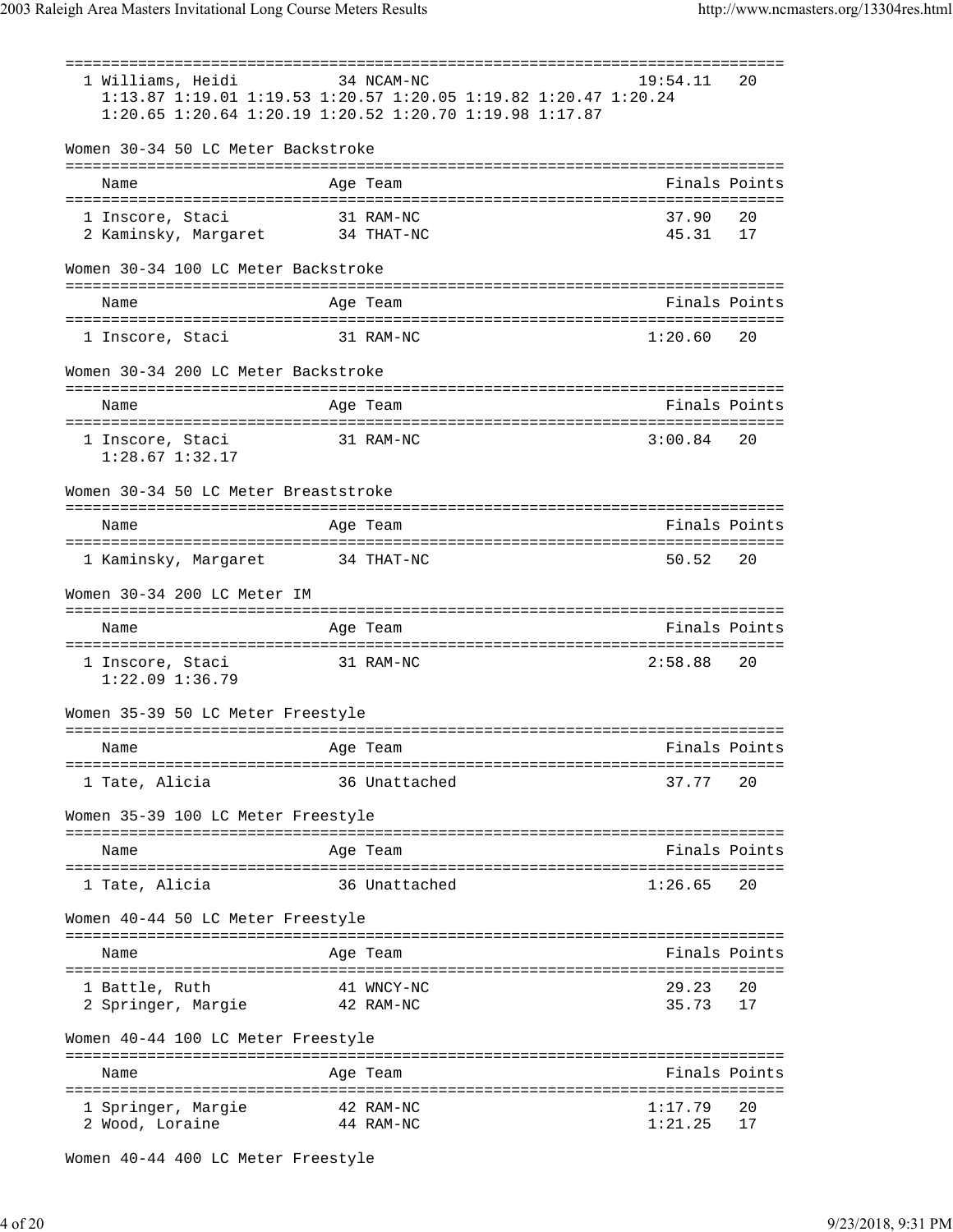| Name                                                       | Age Team                      | Finals Points      |          |
|------------------------------------------------------------|-------------------------------|--------------------|----------|
| 1 Wood, Loraine<br>$1:24.24$ $1:33.13$ $1:33.46$ $1:33.70$ | 44 RAM-NC                     | 6:04.53            | 20       |
| Women 40-44 50 LC Meter Backstroke                         |                               |                    |          |
| Name                                                       | Age Team                      | Finals Points      |          |
| 1 Battle, Ruth                                             | 41 WNCY-NC                    | 36.97              | 20       |
| Women 40-44 100 LC Meter Backstroke                        |                               |                    |          |
| Name                                                       | Age Team                      | Finals Points      |          |
| 1 Stott, Kim<br>2 Wood, Loraine                            | 44 RAM-NC<br>44 RAM-NC        | 1:27.10<br>1:41.28 | 20<br>17 |
| Women 40-44 200 LC Meter Backstroke                        |                               |                    |          |
| Name                                                       | Age Team                      | Finals Points      |          |
| 1 Stott, Kim<br>1:31.38 1:34.86                            | 44 RAM-NC                     | 3:06.24            | 20       |
| Women 40-44 50 LC Meter Breaststroke                       |                               |                    |          |
| Name                                                       | Age Team                      | Finals Points      |          |
| 1 Springer, Margie<br>42 RAM-NC                            |                               | 46.51              | 20       |
| Women 40-44 100 LC Meter Breaststroke                      |                               |                    |          |
| Name                                                       | Age Team                      | Finals Points      |          |
| 1 Battle, Ruth                                             | 41 WNCY-NC                    | 1:32.23            | 20       |
| Women 40-44 100 LC Meter Butterfly                         |                               |                    |          |
| Name                                                       | Age Team                      | Finals Points      |          |
| 1 Battle, Ruth                                             | 41 WNCY-NC                    | 1:14.06            | 20       |
| Women 40-44 200 LC Meter IM                                |                               |                    |          |
| Name                                                       | Age Team                      | Finals Points      |          |
| 1 Battle, Ruth<br>$1:22.40$ $1:30.80$                      | 41 WNCY-NC                    | 2:53.20            | 20       |
| Women 45-49 50 LC Meter Freestyle                          |                               |                    |          |
| Name                                                       | Age Team                      | Finals Points      |          |
| 1 Lampley, Kim                                             | 45 RAM-NC                     | 34.33              | 20       |
| Women 45-49 100 LC Meter Freestyle                         | ============================= |                    |          |
| Name                                                       | Age Team                      | Finals Points      |          |
| 1 Lampley, Kim                                             | 45 RAM-NC                     | 1:16.76            | 20       |
| Women 45-49 200 LC Meter Freestyle                         |                               |                    |          |

===============================================================================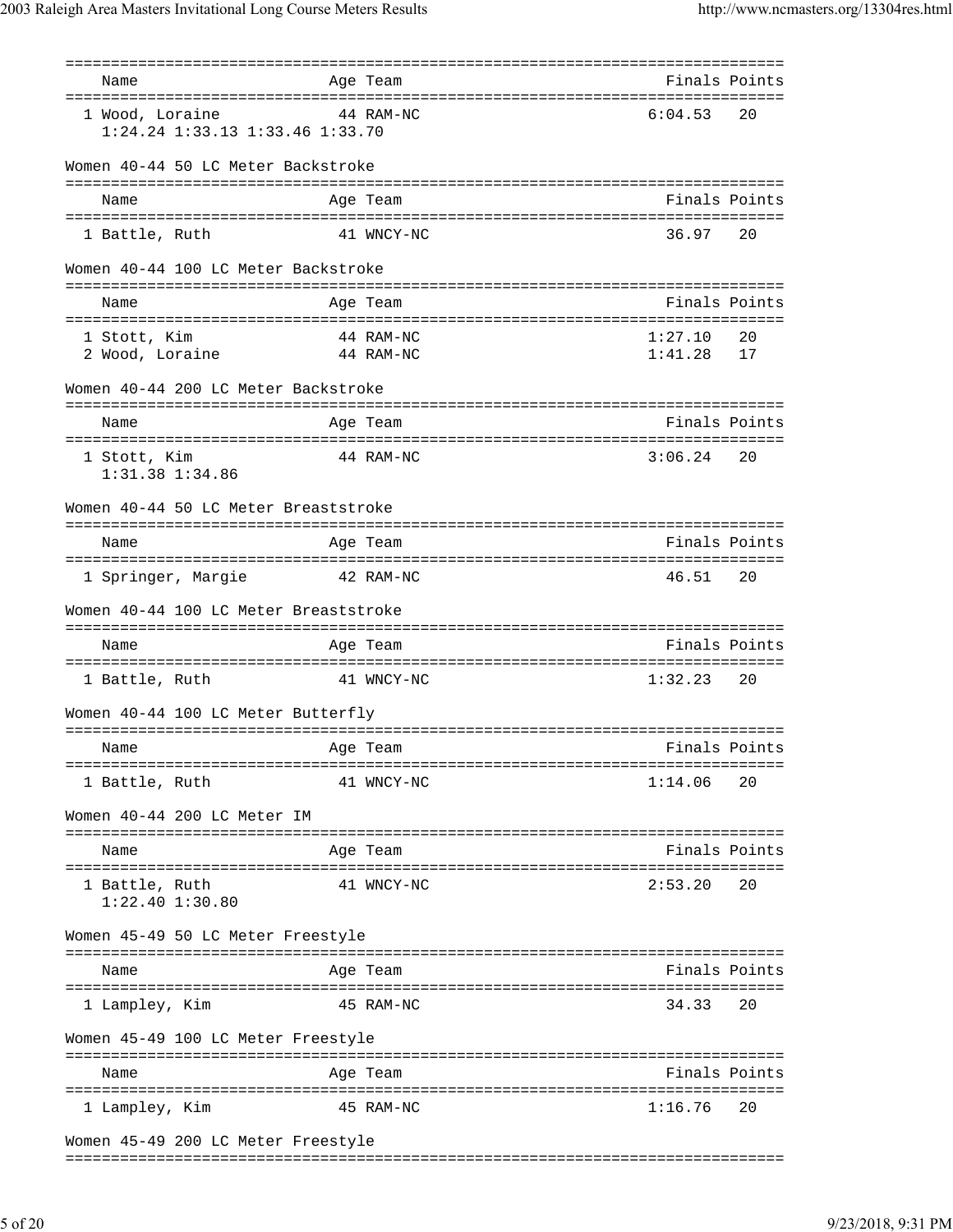| Name                                   | Age Team                                                                                                                   | Finals Points |               |
|----------------------------------------|----------------------------------------------------------------------------------------------------------------------------|---------------|---------------|
| -- Lampley, Kim<br>$1:21.43$ $1:26.89$ | 45 RAM-NC                                                                                                                  | X2:48.32      |               |
| Women 45-49 50 LC Meter Breaststroke   |                                                                                                                            |               |               |
| Name                                   | Age Team                                                                                                                   |               | Finals Points |
| 1 Lampley, Kim                         | 45 RAM-NC                                                                                                                  | 46.79         | 20            |
| Women 45-49 50 LC Meter Butterfly      |                                                                                                                            |               |               |
| Name                                   | Age Team                                                                                                                   | Finals Points |               |
|                                        |                                                                                                                            |               |               |
| 1 Lampley, Kim                         | 45 RAM-NC                                                                                                                  | 36.83         | 20            |
| Women 45-49 200 LC Meter IM            |                                                                                                                            |               |               |
| Name                                   | Age Team                                                                                                                   | Finals Points |               |
| 1 Lampley, Kim<br>$1:29.17$ $1:42.15$  | 45 RAM-NC                                                                                                                  | 3:11.32       | 20            |
| Women 50-54 50 LC Meter Freestyle      |                                                                                                                            |               |               |
| Name                                   | Age Team                                                                                                                   |               | Finals Points |
| 1 Braswell, Barbara                    | 52 RAM-NC                                                                                                                  | 36.08         | 20            |
| Women 50-54 100 LC Meter Freestyle     |                                                                                                                            |               |               |
| Name                                   | Age Team                                                                                                                   | Finals Points |               |
| 1 Braswell, Barbara 52 RAM-NC          |                                                                                                                            | 1:22.34       | 20            |
| Women 50-54 200 LC Meter Freestyle     |                                                                                                                            |               |               |
| Name                                   | Age Team                                                                                                                   |               | Finals Points |
|                                        |                                                                                                                            |               |               |
| $1:28.09$ $1:42.67$                    | 1 Braswell, Barbara $\qquad$ 52 RAM-NC $\qquad$ 3:10.76 20                                                                 |               |               |
| Women 50-54 1500 LC Meter Freestyle    |                                                                                                                            |               |               |
| Name                                   | Age Team                                                                                                                   |               | Finals Points |
| 1 Bunting, Eizabeth 54 RAM-NC          | 1:35.77 1:39.68 1:39.46 1:40.01 1:40.18 1:41.52 1:41.44 1:41.93<br>1:41.72 1:42.17 1:42.54 1:41.72 1:41.47 1:41.80 1:38.77 | 25:10.18      | 20            |
| Women 50-54 100 LC Meter Backstroke    |                                                                                                                            |               |               |
| Name                                   | Age Team                                                                                                                   |               | Finals Points |
| 1 Braswell, Barbara                    | 52 RAM-NC                                                                                                                  | 1:42.63       | 20            |
| Women 50-54 50 LC Meter Butterfly      |                                                                                                                            |               |               |
| Name                                   | Age Team                                                                                                                   |               | Finals Points |
| 1 Braswell, Barbara 52 RAM-NC          |                                                                                                                            | 43.25         | 20            |
| Women 60-64 50 LC Meter Backstroke     |                                                                                                                            |               |               |

===============================================================================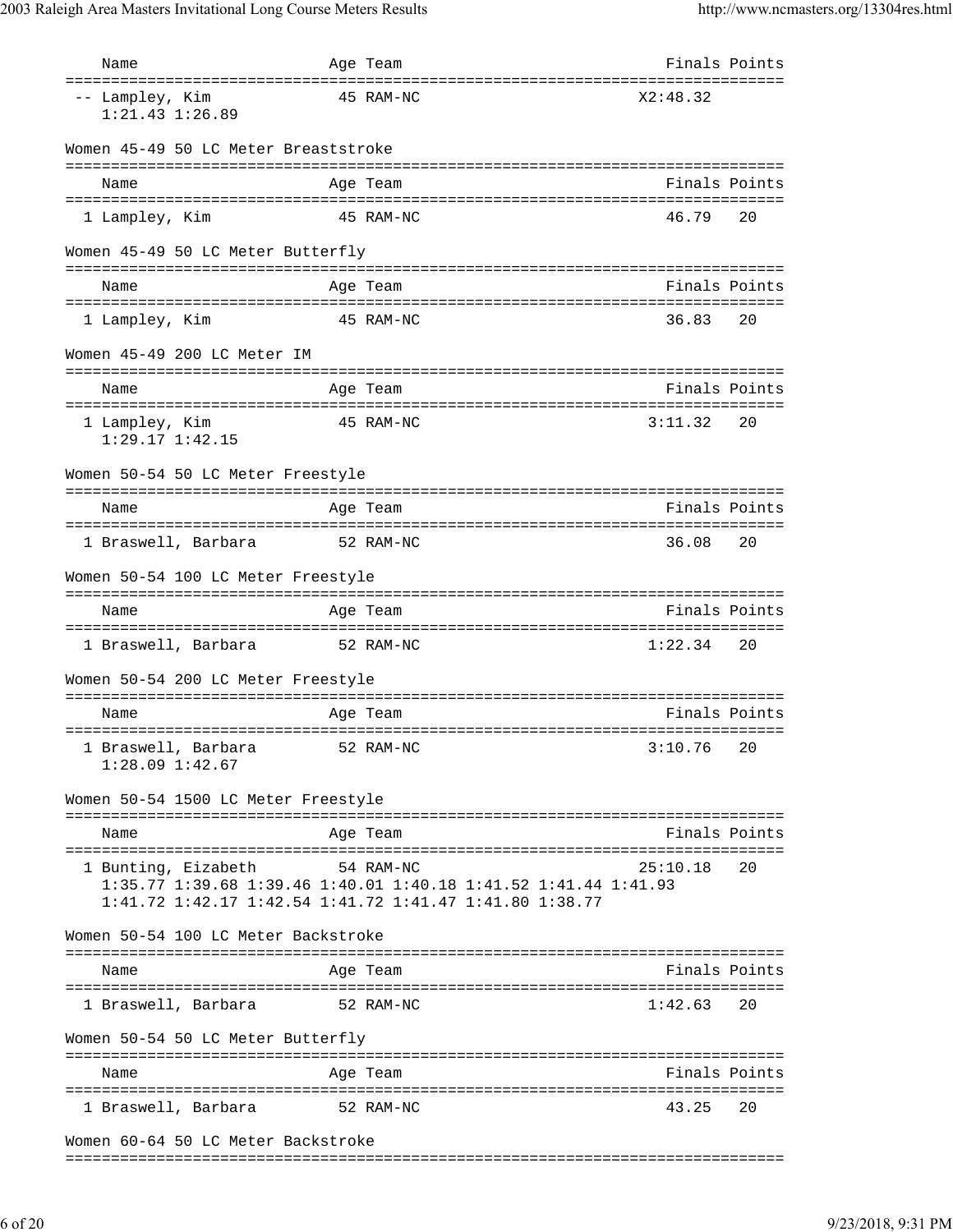| Name                                                                          | Age Team                                        |         | Finals Points |
|-------------------------------------------------------------------------------|-------------------------------------------------|---------|---------------|
| =====================================<br>1 Martin, Judy                       | ===============================<br>61 VMST-VA   | 53.06   | 20            |
| Women 60-64 100 LC Meter Backstroke                                           |                                                 |         |               |
| Name                                                                          | Age Team                                        |         | Finals Points |
|                                                                               |                                                 |         |               |
| 1 Martin, Judy                                                                | 61 VMST-VA                                      | 1:59.09 | 20            |
| Women 60-64 50 LC Meter Breaststroke                                          |                                                 |         |               |
| Name                                                                          | Age Team                                        |         | Finals Points |
| 1 Martin, Judy                                                                | 61 VMST-VA                                      | 53.15   | 20            |
| Women 60-64 200 LC Meter IM<br>===========================                    |                                                 |         |               |
| Name                                                                          | Age Team                                        |         | Finals Points |
| ------------------------------------<br>1 Martin, Judy<br>$2:05.96$ $2:09.34$ | 61 VMST-VA                                      | 4:15.30 | 20            |
| Women 65-69 50 LC Meter Freestyle                                             |                                                 |         |               |
| Name                                                                          | Age Team                                        |         | Finals Points |
|                                                                               |                                                 |         |               |
| 1 Newell, Sally                                                               | 66 RAM-NC                                       | 39.59   | 20            |
| Women 65-69 100 LC Meter Freestyle                                            |                                                 |         |               |
| Name                                                                          | Age Team                                        |         | Finals Points |
| 1 Newell, Sally                                                               | ==================================<br>66 RAM-NC | 1:32.83 | 20            |
|                                                                               |                                                 |         |               |
| Women 65-69 50 LC Meter Backstroke                                            |                                                 |         |               |
| Name                                                                          | Age Team                                        |         | Finals Points |
| 1 Newell, Sally                                                               | 66 RAM-NC                                       | 49.88   | 20            |
| Women 65-69 50 LC Meter Butterfly                                             |                                                 |         |               |
| Name                                                                          | Age Team                                        |         | Finals Points |
| 1 Newell, Sally                                                               | 66 RAM-NC                                       | 52.05   | 20            |
| Women 65-69 200 LC Meter IM                                                   |                                                 |         |               |
| Name                                                                          | Age Team                                        |         | Finals Points |
|                                                                               |                                                 |         |               |
| 1 Newell, Sally<br>$1:55.13$ $1:49.65$                                        | 66 RAM-NC                                       | 3:44.78 | 20            |
| Women 70-74 50 LC Meter Backstroke                                            |                                                 |         |               |
| Name                                                                          | Age Team                                        |         | Finals Points |
| 1 Robbins-Bonitz, Suzanne                                                     | 70 SAC-NC                                       | 54.32   | 20            |
| Women 70-74 100 LC Meter Backstroke                                           |                                                 |         |               |
| Name                                                                          | Age Team                                        |         | Finals Points |
| 1 Robbins-Bonitz, Suzanne 70 SAC-NC                                           |                                                 | 2:04.68 | 20            |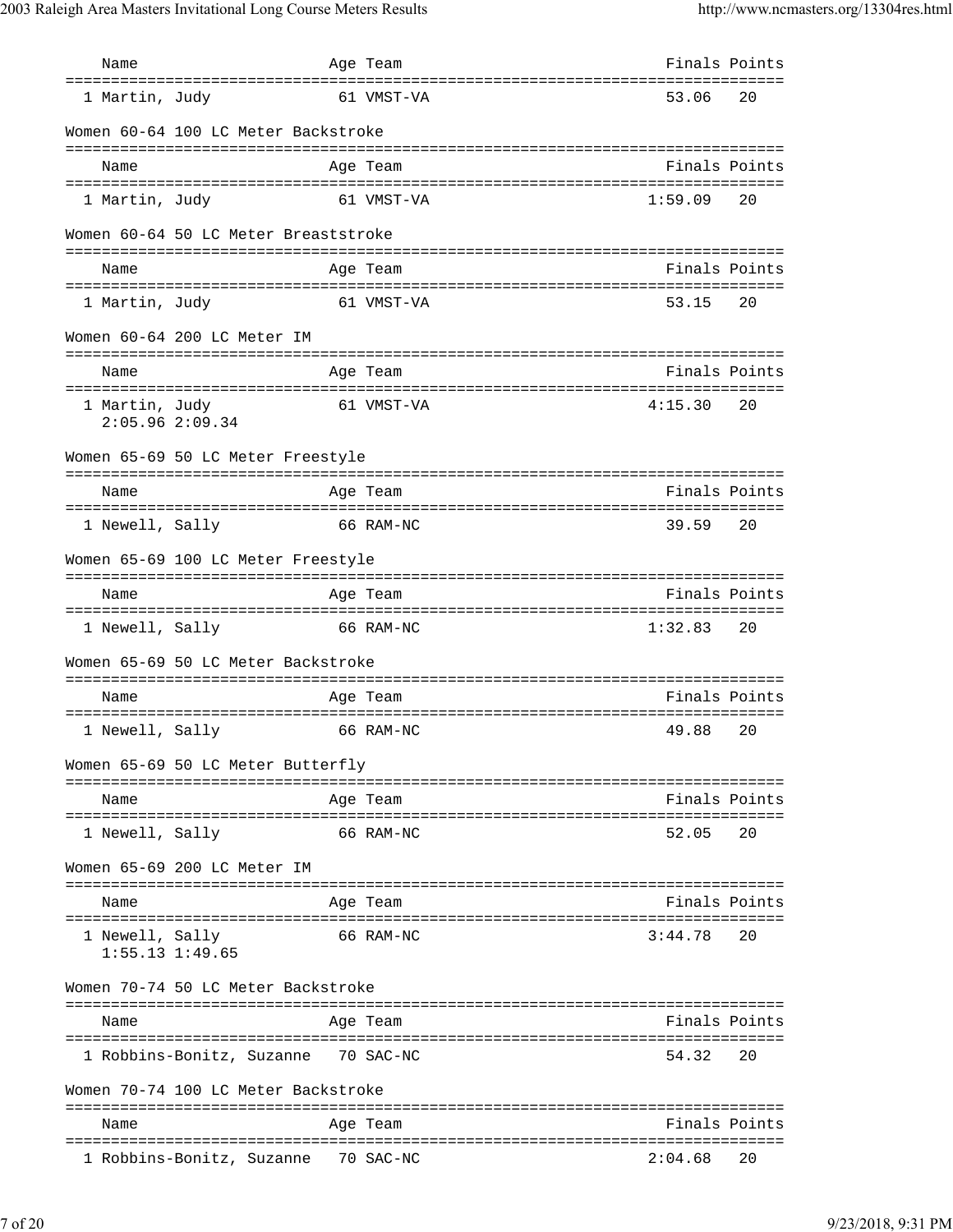| Women 70-74 200 LC Meter Backstroke                        |            |         |               |
|------------------------------------------------------------|------------|---------|---------------|
| Name                                                       | Age Team   |         | Finals Points |
| 1 Robbins-Bonitz, Suzanne 70 SAC-NC<br>$2:15.35$ $2:13.72$ |            | 4:29.07 | 20            |
| Women 70-74 100 LC Meter Breaststroke                      |            |         |               |
| Name                                                       | Age Team   |         | Finals Points |
| 1 Robbins-Bonitz, Suzanne 70 SAC-NC                        |            | 2:23.87 | 20            |
| Men 19-24 50 LC Meter Freestyle                            |            |         |               |
| Name                                                       | Age Team   |         | Finals Points |
| 1 Kahler, Dan                                              | 24 NCMS-NC | 27.95   | 20            |
| Men 19-24 100 LC Meter Freestyle                           |            |         |               |
| Name                                                       | Age Team   |         | Finals Points |
| 1 Kahler, Dan                                              | 24 NCMS-NC | 1:04.41 | 20            |
| Men 19-24 50 LC Meter Backstroke                           |            |         |               |
| Name                                                       | Age Team   |         | Finals Points |
| 1 Kahler, Dan                                              | 24 NCMS-NC | 39.62   | 20            |
| Men 25-29 50 LC Meter Freestyle                            |            |         |               |
| Name                                                       | Age Team   |         | Finals Points |
| 1 Schnute, Justin                                          | 28 NCMS-NC | 26.37   | 20            |
| 2 Medendorp, Mark                                          | 26 TMS-NC  | 28.27   | 17            |
| 3 Murphy, Jimmy                                            | 28 DAMA-NC | 29.78   | 16            |
| 4 Porco, Filippo                                           | 26 NCAM-NC | 30.19   | 15            |
| 5 Su, Billy                                                | 29 RAM-NC  | 30.35   | 14            |
| 6 Watson, Edison                                           | 27 RAM-NC  | 34.39   | 13            |
| Men 25-29 100 LC Meter Freestyle                           |            |         |               |
| Name                                                       | Age Team   |         | Finals Points |
|                                                            |            |         |               |
| 1 Schnute, Justin                                          | 28 NCMS-NC | 58.06   | 20            |
| 2 Medendorp, Mark                                          | 26 TMS-NC  | 1:02.72 | 17            |
| 3 Murphy, Jimmy                                            | 28 DAMA-NC | 1:10.69 | 16            |
| 4 Watson, Edison                                           | 27 RAM-NC  | 1:15.63 | 15            |
| Men 25-29 200 LC Meter Freestyle                           |            |         |               |
| Name                                                       | Age Team   |         | Finals Points |
| 1 Porco, Filippo                                           | 26 NCAM-NC | 2:37.00 | 20            |
| $1:16.41$ $1:20.59$<br>2 Watson, Edison                    | 27 RAM-NC  | 2:56.86 | 17            |
| $1:27.96$ $1:28.90$                                        |            |         |               |
| Men 25-29 400 LC Meter Freestyle                           |            |         |               |
| Name                                                       | Age Team   |         | Finals Points |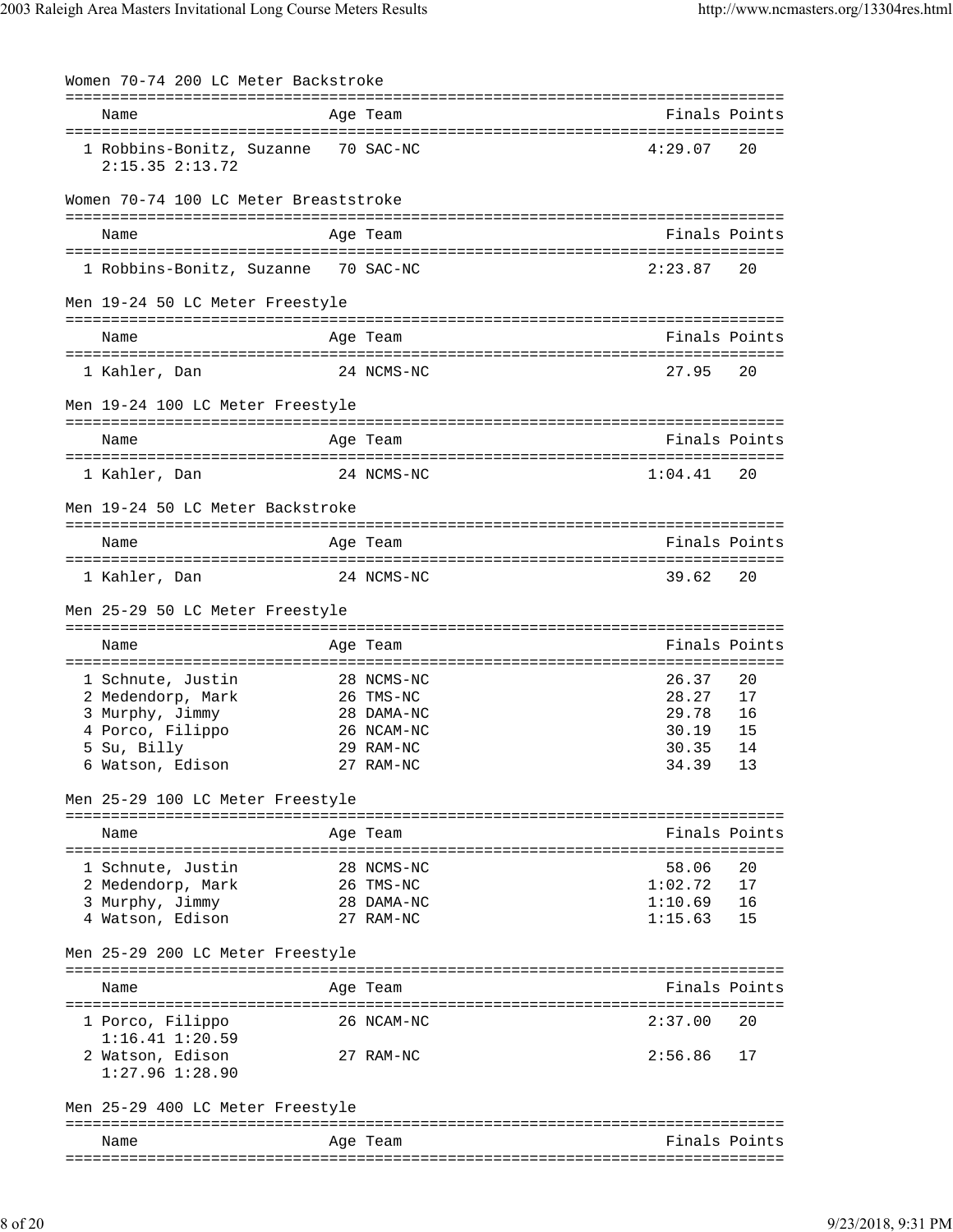| 1 Su, Billy<br>1:14.29 1:20.05 1:20.47 1:19.61<br>2 Porco, Filippo<br>1:17.06 1:26.42 1:29.64 1:25.29 | 29 RAM-NC<br>26 NCAM-NC         | 5:14.42<br>5:38.41 | 20<br>17 |
|-------------------------------------------------------------------------------------------------------|---------------------------------|--------------------|----------|
| Men 25-29 50 LC Meter Backstroke                                                                      |                                 |                    |          |
| Name                                                                                                  | ============<br>Age Team        | Finals Points      |          |
| 1 Su, Billy                                                                                           | 29 RAM-NC                       | 37.76              | 20       |
| Men 25-29 50 LC Meter Breaststroke                                                                    |                                 |                    |          |
| Name                                                                                                  | Age Team                        | Finals Points      |          |
| 1 Porco, Filippo                                                                                      | 26 NCAM-NC                      | 38.46              | 20       |
| 2 Murphy, Jimmy                                                                                       | 28 DAMA-NC                      | 39.07              | 17       |
| 3 Su, Billy                                                                                           | 29 RAM-NC                       | 41.30              | 16       |
| Men 25-29 200 LC Meter Breaststroke                                                                   |                                 |                    |          |
| Name                                                                                                  | Age Team                        | Finals Points      |          |
| 1 Su, Billy                                                                                           | 29 RAM-NC                       | 3:16.32            | 20       |
| $1:38.21$ $1:38.11$                                                                                   |                                 |                    |          |
| Men 25-29 50 LC Meter Butterfly                                                                       |                                 |                    |          |
| Name                                                                                                  | Age Team                        | Finals Points      |          |
|                                                                                                       | 26 TMS-NC                       | 28.67              | 20       |
| 1 Medendorp, Mark<br>2 Schnute, Justin                                                                | 28 NCMS-NC                      | 29.50              | 17       |
| 3 Murphy, Jimmy                                                                                       | 28 DAMA-NC                      | 32.10              | 16       |
| 4 Watson, Edison                                                                                      | 27 RAM-NC                       | 40.79              | 15       |
| Men 25-29 100 LC Meter Butterfly                                                                      |                                 |                    |          |
| Name                                                                                                  | Age Team                        | Finals Points      |          |
| 1 Medendorp, Mark                                                                                     | 26 TMS-NC                       | 1:03.15            | 20       |
| Men 25-29 200 LC Meter IM                                                                             |                                 |                    |          |
| Name                                                                                                  | Age Team                        | Finals Points      |          |
|                                                                                                       |                                 |                    |          |
| 1 Murphy, Jimmy<br>$1:17.13$ $1:28.77$                                                                | 28 DAMA-NC                      | 2:45.90            | 20       |
| Men 30-34 50 LC Meter Freestyle                                                                       |                                 |                    |          |
| Name                                                                                                  | Age Team                        | Finals Points      |          |
| 1 Allen, Scott                                                                                        | 32 RAM-NC                       | 28.58              | 20       |
| Men 30-34 100 LC Meter Freestyle                                                                      |                                 |                    |          |
|                                                                                                       |                                 | Finals Points      |          |
| Name                                                                                                  | Age Team                        |                    |          |
| 1 Farrell, Andy                                                                                       | 33 RAM-NC                       | 57.37              | 20       |
| Men 30-34 200 LC Meter Freestyle                                                                      | =============================== |                    |          |
| Name                                                                                                  | Age Team                        | Finals Points      |          |
| 1 Farrell, Andy                                                                                       | 33 RAM-NC                       | 2:05.87            | 20       |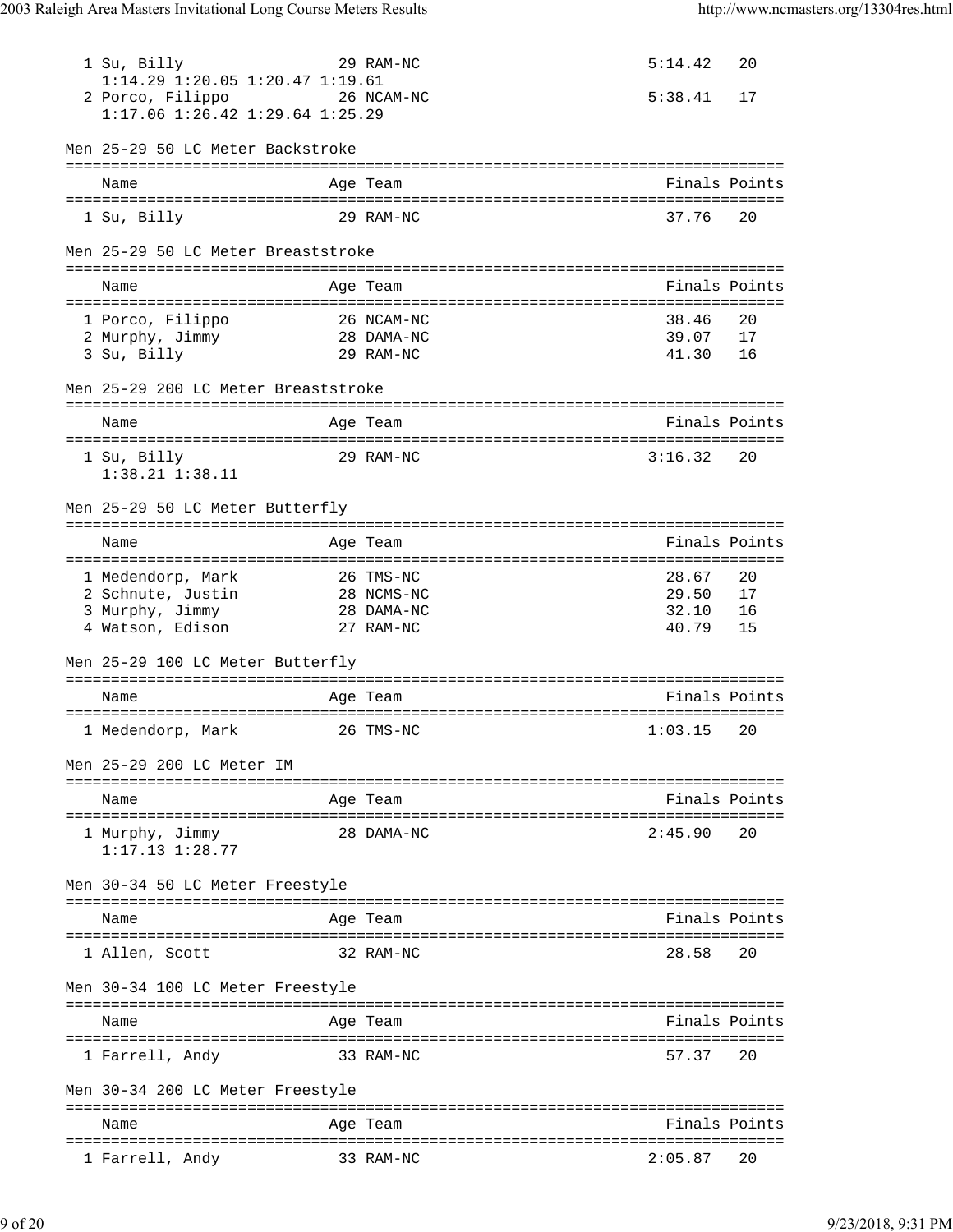59.93 1:05.94 2 Crankshaw, Eric 31 NCMS-NC 2:11.35 17 1:03.45 1:07.90 Men 30-34 400 LC Meter Freestyle =============================================================================== Name Age Team Finals Points =============================================================================== 1 Farrell, Andy 33 RAM-NC 4:33.76 20 1:04.37 1:10.05 1:09.63 1:09.71 2 Crankshaw, Eric 31 NCMS-NC 4:43.08 17 1:06.76 1:13.29 1:11.62 1:11.41 Men 30-34 1500 LC Meter Freestyle =============================================================================== Name Age Team Finals Points =============================================================================== 1 Farrell, Andy 33 RAM-NC 19:11.79 20 1:10.17 1:18.88 1:17.90 1:17.46 1:16.59 1:18.76 1:18.32 1:18.63 1:17.41 1:18.10 1:17.50 1:17.44 1:15.84 1:14.68 1:14.11 2 Crankshaw, Eric 31 NCMS-NC 19:42.72 17 1:16.13 1:22.21 1:24.24 1:24.06 1:23.92 1:19.45 1:19.96 1:20.79 1:20.22 1:20.94 1:14.29 1:14.65 1:14.36 1:14.44 1:13.06 Men 30-34 100 LC Meter Backstroke =============================================================================== Name Age Team Finals Points =============================================================================== 1 Farrell, Andy 33 RAM-NC 2012 2021 209.57 Men 30-34 200 LC Meter Backstroke =============================================================================== Name Age Team Age Team Finals Points =============================================================================== 1 Farrell, Andy 33 RAM-NC 2:29.52 20 1:12.40 1:17.12 Men 30-34 50 LC Meter Butterfly =============================================================================== Name **Age Team** Age Team Finals Points =============================================================================== 1 Allen, Scott 32 RAM-NC 31.88 20 Men 30-34 200 LC Meter IM =============================================================================== Name Age Team Finals Points =============================================================================== 1 Crankshaw, Eric 31 NCMS-NC 2:30.60 20 1:11.69 1:18.91 2 Allen, Scott 32 RAM-NC 2:48.16 17 1:16.88 1:31.28 Men 30-34 400 LC Meter IM =============================================================================== Name Age Team Finals Points =============================================================================== 1 Crankshaw, Eric 31 NCMS-NC 5:29.82 20 1:12.55 1:28.16 1:36.98 1:12.13 Men 35-39 100 LC Meter Freestyle =============================================================================== Name **Age Team Age Team** Rinals Points =============================================================================== 1 Baker, Tim 38 Unattached 1:04.56 20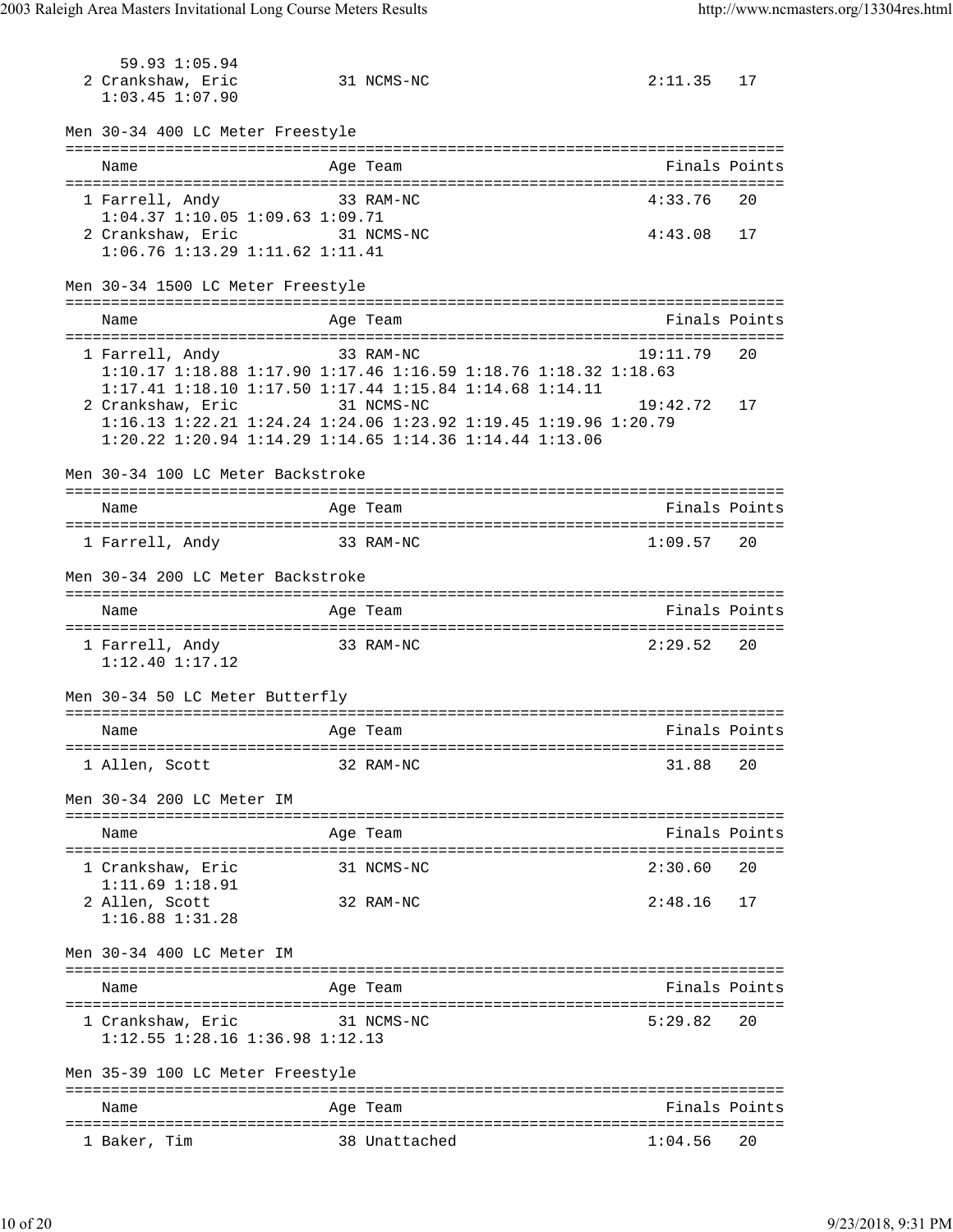| Men 35-39 200 LC Meter Freestyle                                           |                                |                                                                                                                                                             |                                                                                              |
|----------------------------------------------------------------------------|--------------------------------|-------------------------------------------------------------------------------------------------------------------------------------------------------------|----------------------------------------------------------------------------------------------|
|                                                                            |                                |                                                                                                                                                             |                                                                                              |
|                                                                            |                                | 2:31.98                                                                                                                                                     | 20                                                                                           |
| Men 35-39 50 LC Meter Backstroke                                           |                                |                                                                                                                                                             |                                                                                              |
|                                                                            |                                |                                                                                                                                                             |                                                                                              |
|                                                                            |                                | 35.98                                                                                                                                                       | 20                                                                                           |
|                                                                            |                                |                                                                                                                                                             |                                                                                              |
|                                                                            |                                |                                                                                                                                                             |                                                                                              |
|                                                                            |                                |                                                                                                                                                             | 20                                                                                           |
| Men 35-39 50 LC Meter Butterfly                                            |                                |                                                                                                                                                             |                                                                                              |
|                                                                            |                                |                                                                                                                                                             |                                                                                              |
|                                                                            |                                | 29.56                                                                                                                                                       | 20                                                                                           |
| Men 35-39 100 LC Meter Butterfly                                           |                                |                                                                                                                                                             |                                                                                              |
|                                                                            |                                |                                                                                                                                                             |                                                                                              |
|                                                                            |                                |                                                                                                                                                             |                                                                                              |
|                                                                            | 38 Unattached                  | 1:12.37 20                                                                                                                                                  |                                                                                              |
|                                                                            |                                |                                                                                                                                                             |                                                                                              |
|                                                                            | Age Team                       | Finals Points                                                                                                                                               |                                                                                              |
|                                                                            | 38 Unattached                  | 2:50.66                                                                                                                                                     | 20                                                                                           |
| Men 40-44 50 LC Meter Freestyle                                            |                                |                                                                                                                                                             |                                                                                              |
|                                                                            | ==================<br>Age Team | =============================<br>Finals Points                                                                                                              |                                                                                              |
|                                                                            | 40 RAM-NC                      | 26.05                                                                                                                                                       | 20                                                                                           |
|                                                                            | 41 NCMS-NC<br>44 RAM-NC        | 28.58<br>30.92                                                                                                                                              | 17<br>16                                                                                     |
| Men 40-44 100 LC Meter Freestyle                                           |                                |                                                                                                                                                             |                                                                                              |
|                                                                            | Age Team                       | Finals Points                                                                                                                                               |                                                                                              |
|                                                                            | 40 RAM-NC                      | 57.15                                                                                                                                                       | 20                                                                                           |
| Men 40-44 400 LC Meter Freestyle                                           |                                |                                                                                                                                                             |                                                                                              |
|                                                                            | Age Team                       | Finals Points                                                                                                                                               |                                                                                              |
|                                                                            | 40 RAM-NC                      | 5:23.72                                                                                                                                                     | 20                                                                                           |
| 1:13.35 1:22.96 1:24.31 1:23.10<br>$1:25.45$ $1:38.48$ $1:40.37$ $1:38.93$ | 2 Holshauser, Jay 31 RAM-NC    | $6:23.23$ 17                                                                                                                                                |                                                                                              |
| Men 40-44 1500 LC Meter Freestyle                                          |                                |                                                                                                                                                             |                                                                                              |
|                                                                            |                                | Age Team<br>38 Unattached<br>Age Team<br>35 DAMA-NC<br>Men 35-39 100 LC Meter Backstroke<br>Age Team<br>38 Unattached<br>Age Team<br>35 DAMA-NC<br>Age Team | Finals Points<br>Finals Points<br>Finals Points<br>1:22.09<br>Finals Points<br>Finals Points |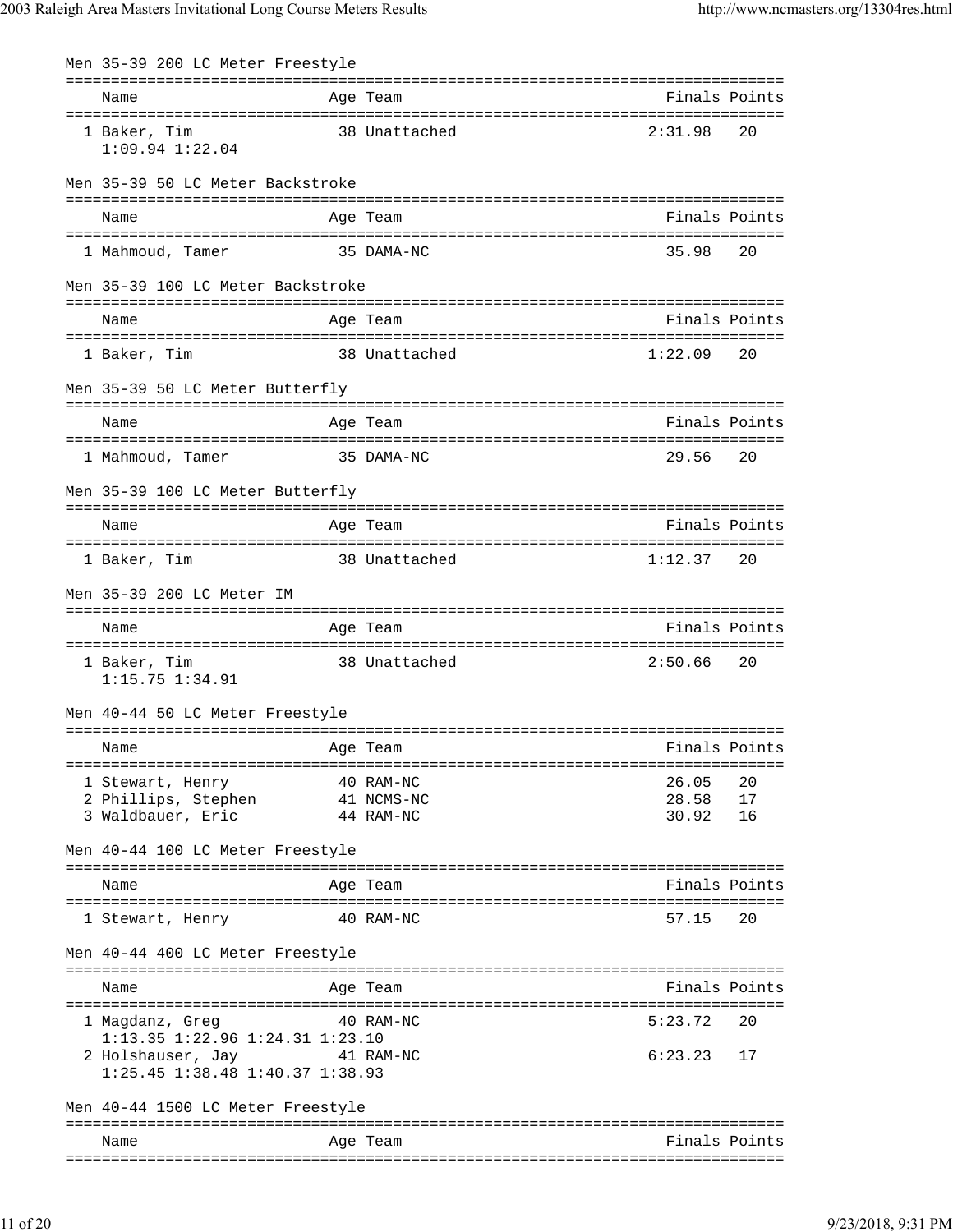1 Magdanz, Greg 40 RAM-NC 22:18.90 20 1:21.19 1:29.01 1:30.27 1:31.04 1:30.80 1:29.41 1:29.57 1:29.98 1:29.39 1:28.66 1:29.55 1:30.29 1:30.97 1:30.31 1:28.46 Men 40-44 100 LC Meter Backstroke =============================================================================== Name Age Team Finals Points =============================================================================== 1 Holshauser, Jay 41 RAM-NC 1:42.27 20 Men 40-44 200 LC Meter Backstroke =============================================================================== Name **Age Team** Age Team Finals Points =============================================================================== 1 Mangrum, John 20 RAM-NC 1:24.33 1:28.66 Men 40-44 50 LC Meter Breaststroke =============================================================================== Name Age Team Finals Points =============================================================================== 1 Waldbauer, Eric 44 RAM-NC 37.84 20 Men 40-44 100 LC Meter Breaststroke =============================================================================== Name Age Team Finals Points =============================================================================== 1 Waldbauer, Eric 44 RAM-NC 1:21.19 20 2 Magdanz, Greg 40 RAM-NC 1:26.63 17 3 Holshauser, Jay 41 RAM-NC 1:31.07 16 4 Mangrum, John 40 RAM-NC 1:31.12 15 Men 40-44 200 LC Meter Breaststroke =============================================================================== Name **Age Team** Age Team Finals Points =============================================================================== 1 Waldbauer, Eric 344 RAM-NC 1:27.19 1:32.11 2 Magdanz, Greg 40 RAM-NC 3:17.57 17 1:33.20 1:44.37 Men 40-44 50 LC Meter Butterfly =============================================================================== Name **Age Team Age Team** Rinals Points =============================================================================== 1 Stewart, Henry 40 RAM-NC 28.22 20 2 Phillips, Stephen 41 NCMS-NC 30.84 17 Men 40-44 100 LC Meter Butterfly =============================================================================== Name Age Team Finals Points =============================================================================== 1 Stewart, Henry 30 40 RAM-NC 31:03.23 20 Men 40-44 200 LC Meter Butterfly =============================================================================== Name Age Team Age Team Finals Points =============================================================================== 1 Mangrum, John 40 RAM-NC 3:05.72 20 1:24.60 1:41.12 Men 40-44 200 LC Meter IM =============================================================================== Name Age Team Finals Points ===============================================================================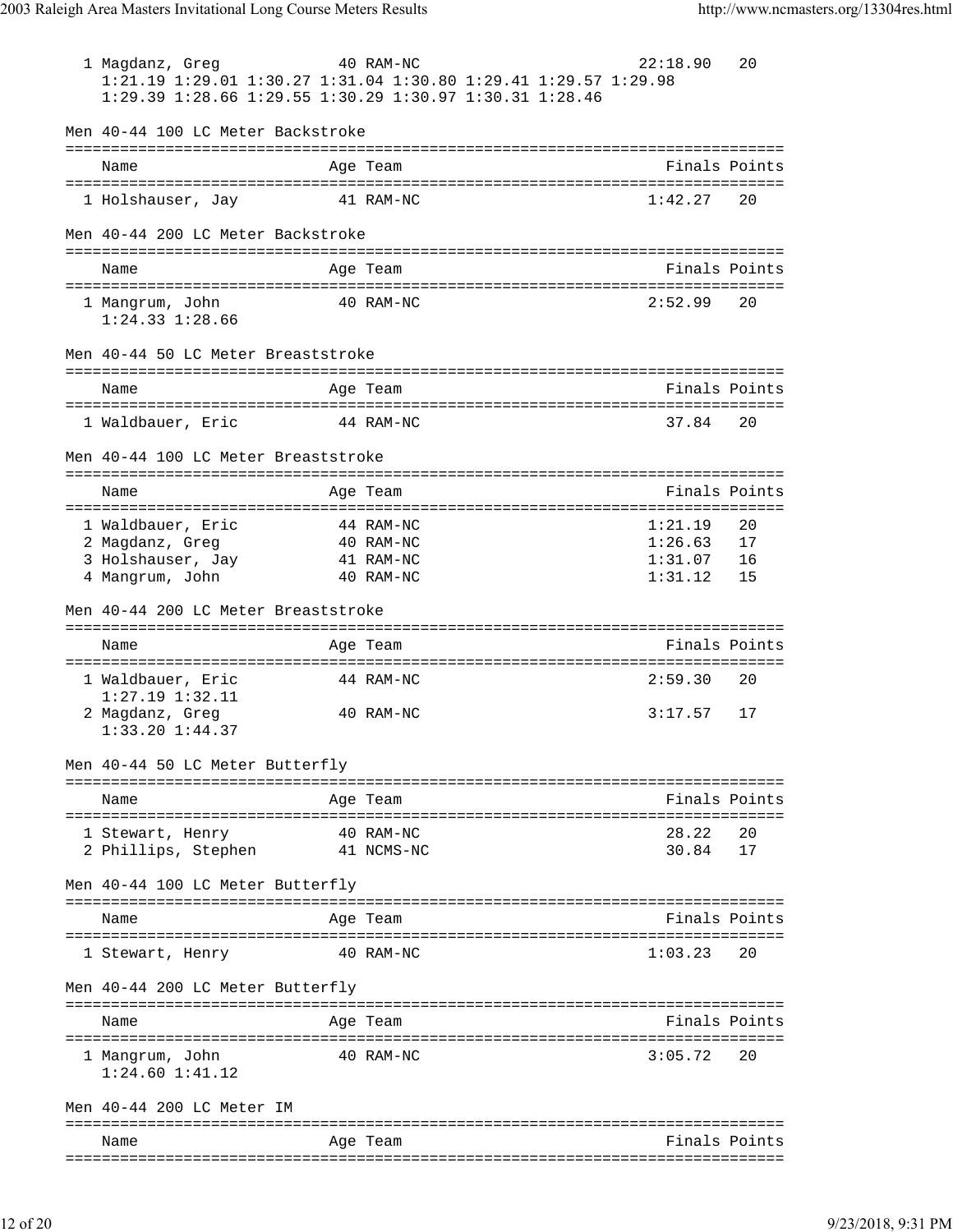| 1 Mangrum, John<br>$1:19.04$ $1:30.01$                     | 40 RAM-NC                                                       | 2:49.05       | 20 |
|------------------------------------------------------------|-----------------------------------------------------------------|---------------|----|
| Men 40-44 400 LC Meter IM                                  |                                                                 |               |    |
| Name                                                       | Age Team                                                        | Finals Points |    |
| 1 Mangrum, John<br>$1:24.17$ $1:34.26$ $1:46.61$ $1:22.38$ | 40 RAM-NC                                                       | 6:07.42       | 20 |
| Men 45-49 50 LC Meter Freestyle                            |                                                                 |               |    |
| Name                                                       | Age Team                                                        | Finals Points |    |
| 1 Lehman, Fritz                                            | 45 RAM-NC                                                       | 26.68         | 20 |
| 2 Godfrey, Alan                                            | 46 DCAC-PV                                                      | 28.03         | 17 |
| 3 Marsom, Phil                                             | 46 NCMS-NC                                                      | 28.61         | 16 |
| 4 Dimsdale, Todd                                           | 46 NCAM-NC                                                      | 29.08         | 15 |
| 5 Miller, Richard                                          | 49 NCMS-NC                                                      | 30.14         | 14 |
| Men 45-49 100 LC Meter Freestyle                           |                                                                 |               |    |
| Name                                                       | Age Team                                                        | Finals Points |    |
| 1 Godfrey, Alan                                            | 46 DCAC-PV                                                      | 1:05.08       | 20 |
| 2 Miller, Richard                                          | 49 NCMS-NC                                                      | 1:06.51       | 17 |
| 3 Kurtzman, Andrew                                         | 48 FMAV-FG                                                      | 1:07.08       | 16 |
| Men 45-49 200 LC Meter Freestyle                           |                                                                 |               |    |
| Name                                                       | Age Team                                                        | Finals Points |    |
| 1 Miller, Richard<br>$1:16.43$ $1:20.10$                   | 49 NCMS-NC                                                      | 2:36.53       | 20 |
| 2 Kurtzman, Andrew<br>$1:18.63$ $1:22.16$                  | 48 FMAV-FG                                                      | 2:40.79       | 17 |
| Men 45-49 1500 LC Meter Freestyle                          |                                                                 |               |    |
| Name                                                       | Age Team                                                        | Finals Points |    |
| 1 Hoke, Randal                                             | 45 RAM-NC                                                       | 27:24.91      | 20 |
|                                                            | 1:28.40 1:45.30 1:51.30 1:51.94 1:52.59 1:53.75 1:51.91 1:53.58 |               |    |
|                                                            | 1:53.16 1:51.62 1:51.39 1:51.46 1:52.45 1:51.90 1:44.16         |               |    |
| Men 45-49 50 LC Meter Backstroke                           |                                                                 |               |    |
| Name                                                       | Age Team                                                        | Finals Points |    |
| 1 Lehman, Fritz                                            | 45 RAM-NC                                                       | 30.01         | 20 |
| 2 Marsom, Phil                                             | 46 NCMS-NC                                                      | 32.11         | 17 |
| Men 45-49 50 LC Meter Breaststroke                         |                                                                 |               |    |
| Name                                                       | Age Team                                                        | Finals Points |    |
| 1 Dimsdale, Todd                                           | 46 NCAM-NC                                                      | 35.61         | 20 |
| 2 Marsom, Phil                                             | 46 NCMS-NC                                                      | 37.98         | 17 |
| 3 Godfrey, Alan                                            | 46 DCAC-PV                                                      | 39.30         | 16 |
| Men 45-49 100 LC Meter Breaststroke                        |                                                                 |               |    |
| Name                                                       | Age Team                                                        | Finals Points |    |
|                                                            |                                                                 |               |    |

1 Dimsdale, Todd 46 NCAM-NC 1:17.29 20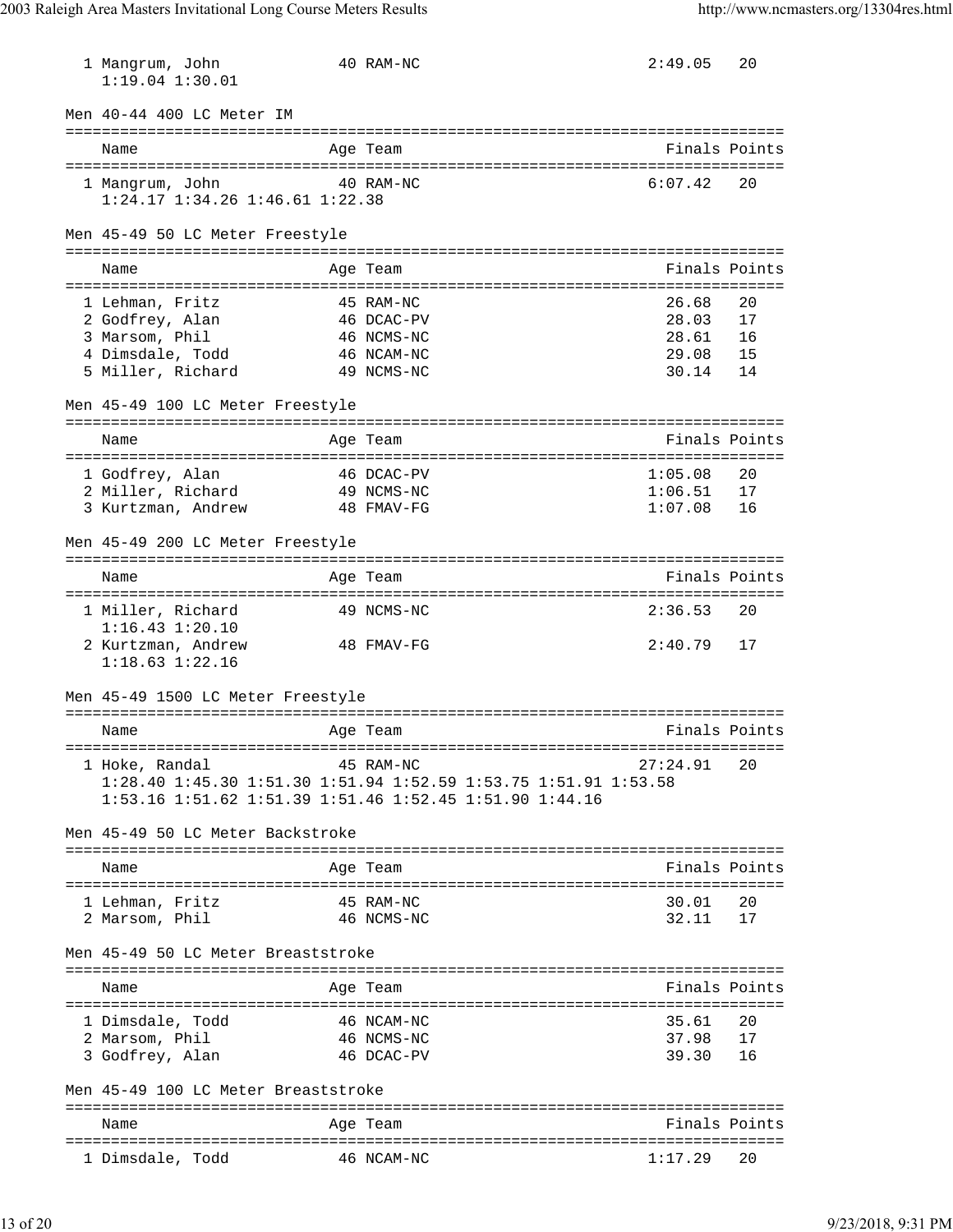| Men 45-49 200 LC Meter Breaststroke                                |            |               |               |
|--------------------------------------------------------------------|------------|---------------|---------------|
| Name                                                               | Age Team   | Finals Points |               |
| 1 Dimsdale, Todd<br>$1:23.05$ $1:30.29$                            | 46 NCAM-NC | 2:53.34       | 20            |
| Men 45-49 50 LC Meter Butterfly                                    |            |               |               |
| Name                                                               | Age Team   | Finals Points |               |
| 1 Lehman, Tim                                                      | 46 RAM-NC  | 28.94         | 20            |
| 2 Godfrey, Alan                                                    | 46 DCAC-PV | 30.94         | 17            |
| 3 Marsom, Phil                                                     | 46 NCMS-NC | 31.00         | 16            |
| 4 Kurtzman, Andrew                                                 | 48 FMAV-FG | 32.90         | 15            |
| Men 45-49 100 LC Meter Butterfly                                   |            |               |               |
| Name                                                               | Age Team   | Finals Points |               |
| 1 Kurtzman, Andrew                                                 | 48 FMAV-FG | 1:20.17       | 20            |
| Men 45-49 200 LC Meter Butterfly                                   |            |               |               |
| Name                                                               | Age Team   | Finals Points |               |
| 1 Kurtzman, Andrew<br>$1:35.09$ $1:45.36$                          | 48 FMAV-FG | 3:20.45       | 20            |
| Men 45-49 200 LC Meter IM                                          |            |               |               |
| Name                                                               | Age Team   | Finals Points |               |
| 1 Godfrey, Alan<br>$1:15.73$ $1:26.28$                             | 46 DCAC-PV | 2:42.01       | 20            |
| 2 Dimsdale, Todd<br>$1:21.08$ $1:26.08$                            | 46 NCAM-NC | 2:47.16       | 17            |
| Men 50-54 50 LC Meter Freestyle                                    |            |               |               |
| ======================================<br>Name                     | Age Team   | Finals Points |               |
| 1 Glass, Ernie                                                     | 54 CSM-NC  | 29.81         | 20            |
| 2 Van Der Horst, Charles 51 NCAM-NC                                |            | 30.54         | 17            |
| Men 50-54 100 LC Meter Freestyle<br>------------------------------ |            |               |               |
| Name                                                               | Age Team   | Finals Points |               |
|                                                                    |            | 1:06.97       |               |
| 1 Glass, Ernie<br>2 Van Der Horst, Charles 51 NCAM-NC              | 54 CSM-NC  | 1:10.23       | 20<br>17      |
| Men 50-54 200 LC Meter Freestyle                                   |            |               |               |
| Name                                                               | Age Team   | Finals Points |               |
| 1 Glass, Ernie<br>$1:16.18$ $1:19.17$                              | 54 CSM-NC  | 2:35.35       | 20            |
| Men 50-54 400 LC Meter Freestyle                                   |            |               |               |
| Name                                                               | Age Team   |               | Finals Points |
| 1 Glass, Ernie                                                     | 54 CSM-NC  | 5:36.03       | 20            |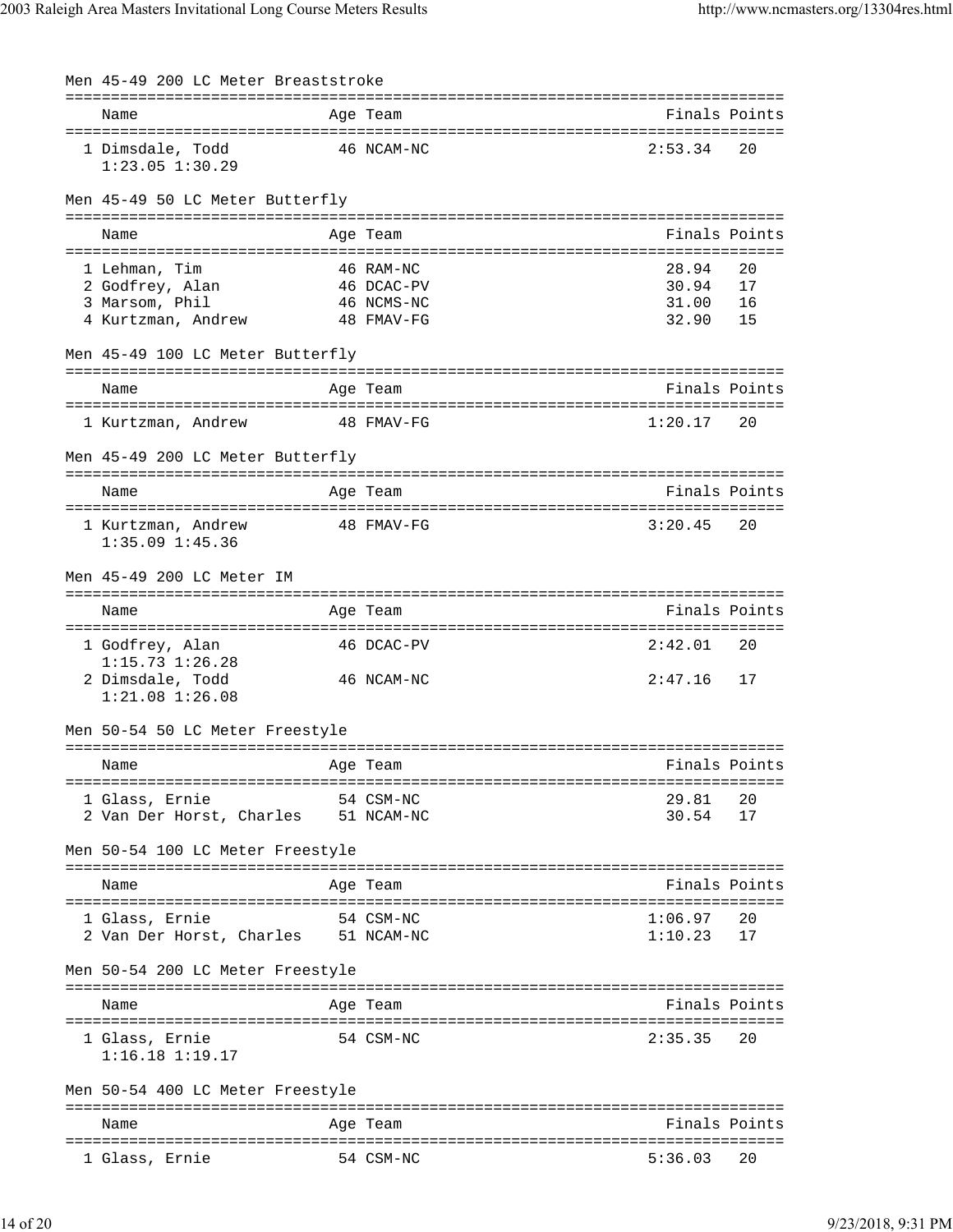1:22.76 1:28.98 1:25.13 1:19.16

| Men 50-54 50 LC Meter Backstroke                       |                                                |                                          |    |
|--------------------------------------------------------|------------------------------------------------|------------------------------------------|----|
| Name                                                   | Age Team                                       | Finals Points                            |    |
| 1 Bober, Richard                                       | 52 CSM-NC                                      | 33.41                                    | 20 |
| Men 50-54 100 LC Meter Backstroke                      |                                                |                                          |    |
| Name                                                   | Age Team                                       | Finals Points                            |    |
|                                                        |                                                |                                          |    |
| 1 Bober, Richard                                       | 52 CSM-NC                                      | 1:17.93                                  | 20 |
| Men 50-54 50 LC Meter Butterfly                        |                                                |                                          |    |
| Name                                                   | Age Team                                       | Finals Points                            |    |
| ====================================<br>1 Saumby, John | 51 NCMS-NC                                     | ===============================<br>32.55 | 20 |
| 2 Van Der Horst, Charles 51 NCAM-NC                    |                                                | 32.66                                    | 17 |
| 3 Glass, Ernie                                         | 54 CSM-NC                                      | 33.37 16                                 |    |
| Men 50-54 100 LC Meter Butterfly                       |                                                |                                          |    |
| Name                                                   | Age Team                                       | Finals Points                            |    |
|                                                        |                                                | 1:20.26                                  | 20 |
| 1 Van Der Horst, Charles<br>2 Saumby, John             | 51 NCAM-NC<br>51 NCMS-NC                       | 1:20.59                                  | 17 |
|                                                        |                                                |                                          |    |
| Men 50-54 200 LC Meter IM                              |                                                |                                          |    |
| Name                                                   | Age Team                                       | Finals Points                            |    |
|                                                        |                                                |                                          |    |
| 1 Saumby, John<br>$1:23.24$ $1:33.86$                  | 51 NCMS-NC                                     | 2:57.10                                  | 20 |
| 2 Van Der Horst, Charles<br>$1:26.48$ $1:35.52$        | 51 NCAM-NC                                     | 3:02.00                                  | 17 |
| Men 55-59 50 LC Meter Freestyle                        |                                                |                                          |    |
|                                                        |                                                |                                          |    |
| Name                                                   | Age Team                                       | Finals Points                            |    |
| 1 Byers, Jerry                                         | 56 Unattached                                  | 39.32                                    | 20 |
| Men 55-59 100 LC Meter Freestyle                       |                                                |                                          |    |
| Name                                                   | ==================================<br>Aqe Team | Finals Points                            |    |
| ==============<br>1 Byers, Jerry                       | 56 Unattached                                  | 1:32.21                                  | 20 |
| Men 55-59 50 LC Meter Backstroke                       |                                                |                                          |    |
|                                                        |                                                |                                          |    |
| Name                                                   | Age Team                                       | Finals Points                            |    |
| 1 Lawrance, John                                       | 57 WNCY-NC                                     | 38.98                                    | 20 |
| Men 55-59 100 LC Meter Backstroke                      |                                                |                                          |    |
|                                                        | ===========                                    |                                          |    |
| Name                                                   | Age Team                                       | Finals Points                            |    |
| 1 Lawrance, John                                       | 57 WNCY-NC                                     | 1:39.18                                  | 20 |
| Men 55-59 50 LC Meter Breaststroke                     |                                                |                                          |    |
| Name                                                   | Age Team                                       | Finals Points                            |    |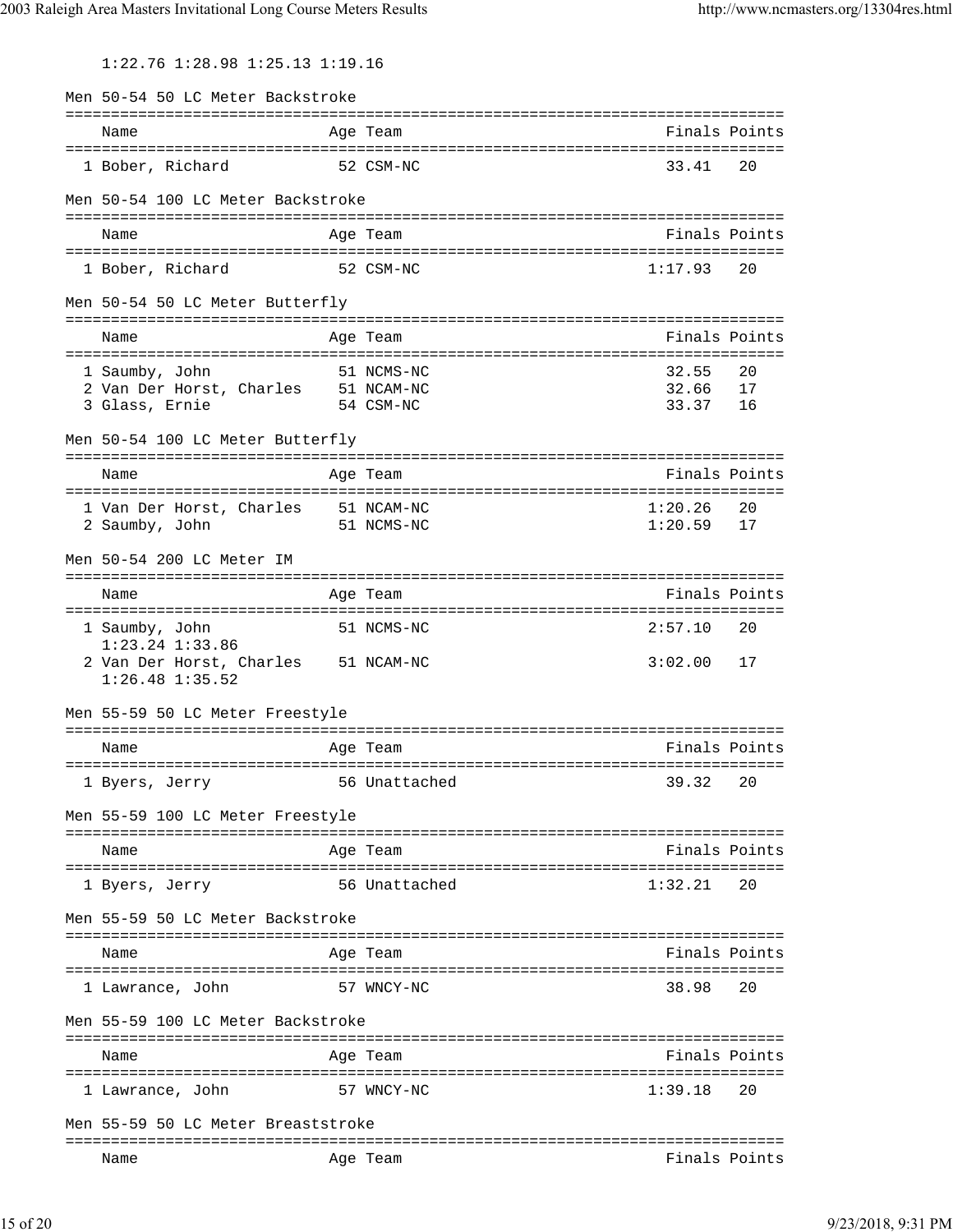|                                     | 1 Byers, Jerry                                               |  | 56 Unattached                                                   | 42.80              | 20       |  |  |  |  |  |
|-------------------------------------|--------------------------------------------------------------|--|-----------------------------------------------------------------|--------------------|----------|--|--|--|--|--|
| Men 55-59 100 LC Meter Breaststroke |                                                              |  |                                                                 |                    |          |  |  |  |  |  |
|                                     | Name                                                         |  | Age Team                                                        | Finals Points      |          |  |  |  |  |  |
|                                     | 1 Byers, Jerry                                               |  | 56 Unattached                                                   | 1:40.03            | 20       |  |  |  |  |  |
|                                     | Men 55-59 50 LC Meter Butterfly                              |  |                                                                 |                    |          |  |  |  |  |  |
|                                     | Name                                                         |  | Age Team                                                        | Finals Points      |          |  |  |  |  |  |
|                                     |                                                              |  |                                                                 |                    |          |  |  |  |  |  |
|                                     | -- Byers, Jerry                                              |  | 56 Unattached                                                   | DO                 |          |  |  |  |  |  |
|                                     | Men 55-59 200 LC Meter IM                                    |  |                                                                 |                    |          |  |  |  |  |  |
|                                     | Name                                                         |  | Age Team                                                        | Finals Points      |          |  |  |  |  |  |
|                                     | 1 Lawrance, John<br>$1:16.55$ $1:29.00$                      |  | 57 WNCY-NC                                                      | 2:45.55            | 20       |  |  |  |  |  |
|                                     | Men 60-64 50 LC Meter Freestyle                              |  |                                                                 |                    |          |  |  |  |  |  |
|                                     | Name                                                         |  | Age Team                                                        | Finals Points      |          |  |  |  |  |  |
|                                     |                                                              |  |                                                                 |                    |          |  |  |  |  |  |
|                                     | 1 White, Bernie<br>2 Williamson, Bob                         |  | 60 CSM-NC<br>62 WNCY-NC                                         | 32.77<br>34.00     | 20<br>17 |  |  |  |  |  |
|                                     | 3 Lea, Frank                                                 |  | 62 ADK-AD                                                       | 37.46              | 16       |  |  |  |  |  |
|                                     | Men 60-64 100 LC Meter Freestyle                             |  |                                                                 |                    |          |  |  |  |  |  |
|                                     | Name                                                         |  | Age Team                                                        | Finals Points      |          |  |  |  |  |  |
|                                     |                                                              |  |                                                                 |                    |          |  |  |  |  |  |
|                                     | 1 Williamson, Bob 62 WNCY-NC<br>60 CSM-NC<br>2 White, Bernie |  |                                                                 | 1:22.20<br>1:24.12 | 20<br>17 |  |  |  |  |  |
|                                     |                                                              |  |                                                                 |                    |          |  |  |  |  |  |
|                                     | Men 60-64 200 LC Meter Freestyle                             |  |                                                                 |                    |          |  |  |  |  |  |
|                                     | Name                                                         |  | Age Team                                                        | Finals Points      |          |  |  |  |  |  |
|                                     | 1 White, Bernie<br>$1:35.06$ $1:36.03$                       |  | 60 CSM-NC                                                       | 3:11.09            | 20       |  |  |  |  |  |
|                                     | Men 60-64 400 LC Meter Freestyle                             |  |                                                                 |                    |          |  |  |  |  |  |
|                                     | -----------------<br>Name                                    |  | ==================<br>-----------------------------<br>Age Team | Finals Points      |          |  |  |  |  |  |
|                                     |                                                              |  |                                                                 |                    |          |  |  |  |  |  |
|                                     | 1 White, Bernie<br>19.59 6:22.01                             |  | 60 CSM-NC                                                       | 6:41.60            | 20       |  |  |  |  |  |
|                                     | Men 60-64 50 LC Meter Backstroke                             |  |                                                                 |                    |          |  |  |  |  |  |
|                                     | Name                                                         |  | Age Team                                                        | Finals Points      |          |  |  |  |  |  |
|                                     | l Lea, Frank                                                 |  | 62 ADK-AD                                                       | 50.65              | 20       |  |  |  |  |  |
|                                     | Men 60-64 50 LC Meter Breaststroke                           |  |                                                                 |                    |          |  |  |  |  |  |
|                                     | Name                                                         |  | Age Team                                                        | Finals Points      |          |  |  |  |  |  |
|                                     |                                                              |  |                                                                 |                    |          |  |  |  |  |  |
|                                     | l Lea, Frank                                                 |  | 62 ADK-AD                                                       | 1:00.27            | 20       |  |  |  |  |  |
|                                     | Men 60-64 100 LC Meter Breaststroke                          |  |                                                                 |                    |          |  |  |  |  |  |

===============================================================================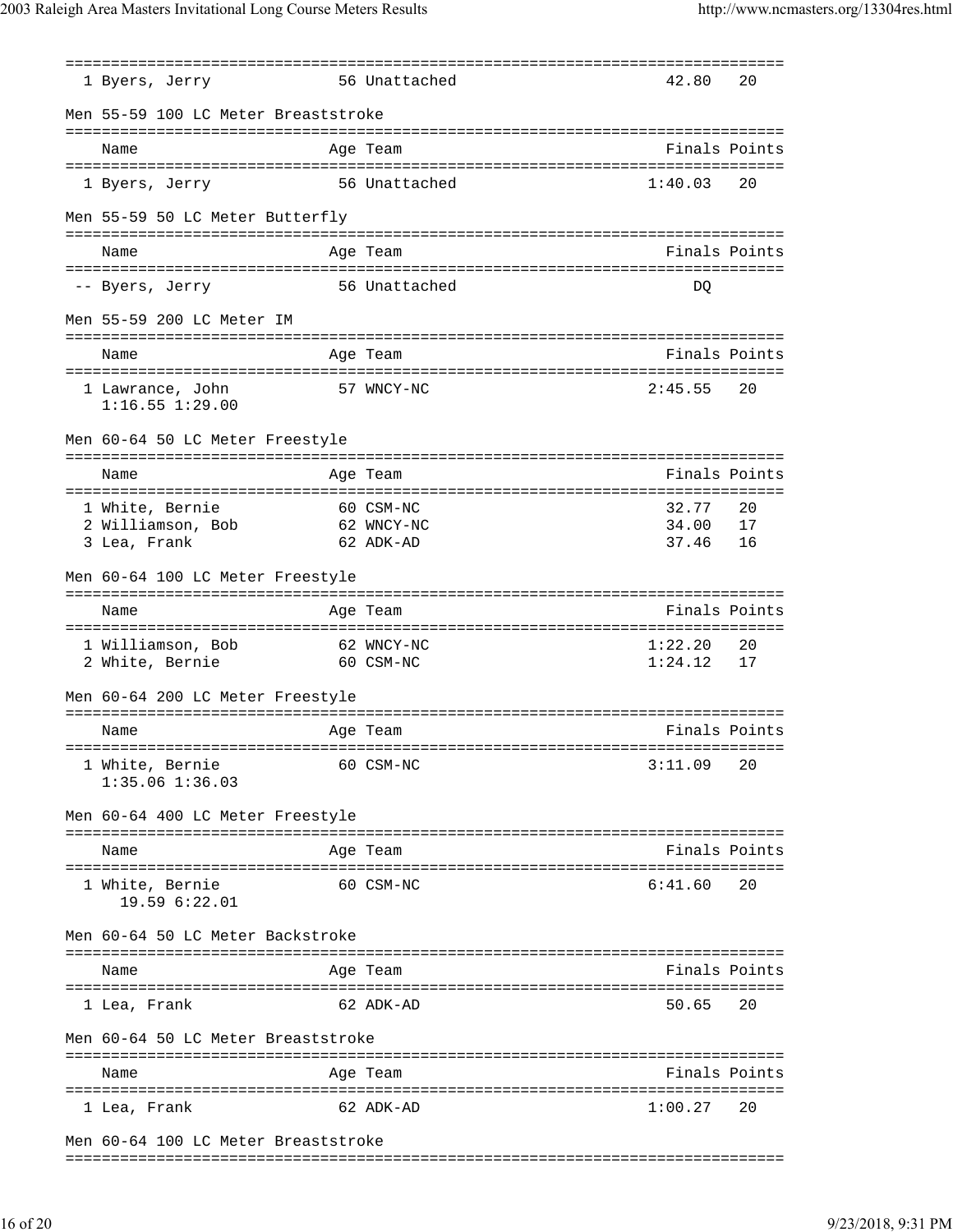| Name                                                      | Age Team                            | Finals Points  |          |
|-----------------------------------------------------------|-------------------------------------|----------------|----------|
| ==================================<br>1 Williamson, Bob   | =====================<br>62 WNCY-NC | 1:50.22        | 20       |
| Men 60-64 50 LC Meter Butterfly                           |                                     |                |          |
| Name                                                      | Age Team                            | Finals Points  |          |
| 1 Williamson, Bob<br>2 Lea, Frank                         | 62 WNCY-NC<br>62 ADK-AD             | 42.39<br>51.14 | 20<br>17 |
| Men 60-64 200 LC Meter IM                                 |                                     |                |          |
| Name                                                      | Age Team                            | Finals Points  |          |
| 1 Williamson, Bob<br>$1:40.86$ $1:47.82$                  | 62 WNCY-NC                          | 3:28.68        | 20       |
| Men 65-69 50 LC Meter Freestyle                           |                                     |                |          |
| Name                                                      | Age Team                            | Finals Points  |          |
| 1 Clark, Jerry                                            | 66 CSM-NC                           | 30.99          | 20       |
| Men 65-69 100 LC Meter Freestyle                          |                                     |                |          |
| Name                                                      | Age Team                            | Finals Points  |          |
| 1 Clark, Jerry                                            | 66 CSM-NC                           | 1:10.73        | 20       |
| Men 65-69 200 LC Meter Freestyle                          |                                     |                |          |
| Name                                                      | Age Team                            | Finals Points  |          |
| 1 Clark, Jerry<br>$1:18.82$ $1:24.44$                     | 66 CSM-NC                           | 2:43.26        | 20       |
| Men 65-69 400 LC Meter Freestyle                          |                                     |                |          |
| Name                                                      | Age Team                            | Finals Points  |          |
| 1 Clark, Jerry<br>$1:30.57$ $1:36.05$ $1:34.05$ $1:32.74$ | 66 CSM-NC                           | 6:13.41        | 20       |
| Men 65-69 50 LC Meter Breaststroke                        |                                     |                |          |
| Name                                                      | Age Team                            | Finals Points  |          |
| 1 Clark, Jerry                                            | 66 CSM-NC                           | 44.42          | 20       |
| Men 70-74 400 LC Meter Freestyle                          |                                     |                |          |
| Name                                                      | Age Team                            | Finals Points  |          |
| 1 Clarke, Mitchell                                        | 71 WNCY-NC                          | 6:37.99        | 20       |
| Men 70-74 50 LC Meter Backstroke                          |                                     |                |          |
| Name                                                      | Age Team                            | Finals Points  |          |
| 1 Clarke, Mitchell                                        | 71 WNCY-NC                          | 38.45          | 20       |
| Men 70-74 100 LC Meter Backstroke                         |                                     |                |          |
| Name                                                      | Age Team                            | Finals Points  |          |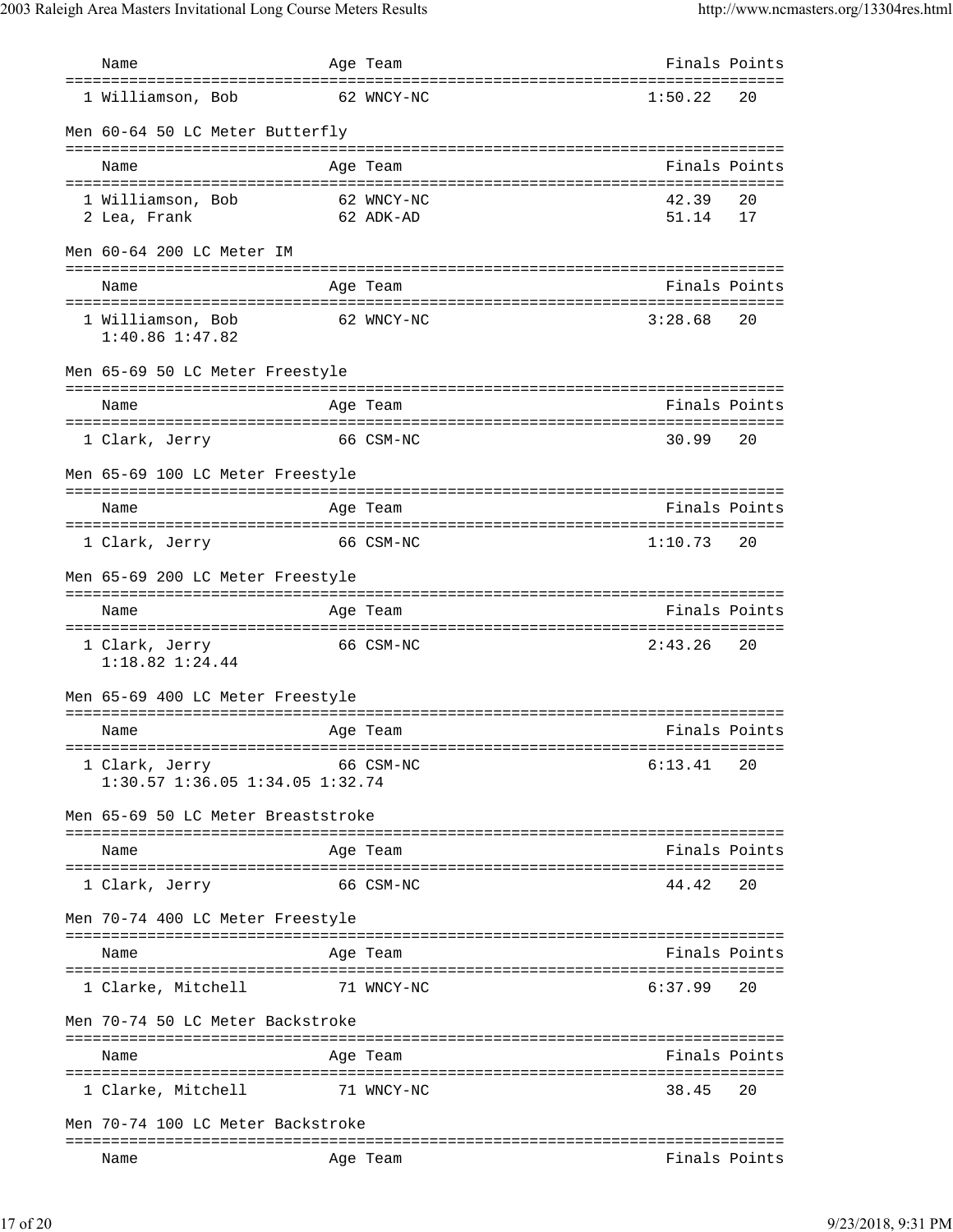=============================================================================== 1 Clarke, Mitchell 71 WNCY-NC Men 70-74 50 LC Meter Butterfly =============================================================================== Name Age Team Age Team Finals Points =============================================================================== 1 Clarke, Mitchell 71 WNCY-NC Men 75-79 50 LC Meter Freestyle =============================================================================== Name Age Team Age Team Finals Points =============================================================================== 1 Reynders, Donald 79 RAM-NC Men 75-79 100 LC Meter Freestyle =============================================================================== Name **Age Team** Age Team Finals Points =============================================================================== 1 Reynders, Donald 79 RAM-NC 1:59.97 20 Men 75-79 200 LC Meter Freestyle =============================================================================== Name Age Team Age Team Finals Points =============================================================================== 1 Reynders, Donald 2:12.88 2:28.56 Men 75-79 50 LC Meter Backstroke =============================================================================== Name Age Team Finals Points =============================================================================== 1 Reynders, Donald 79 RAM-NC 1:04.82 Men 85-89 50 LC Meter Backstroke =============================================================================== Name Age Team Age Team Finals Points =============================================================================== 1 Holdrege, Fred 86 RAM-NC 1:00.54 Men 85-89 100 LC Meter Backstroke =============================================================================== Name Age Team Finals Points =============================================================================== 1 Holdrege, Fred 86 RAM-NC 2:14.98 20 Men 85-89 200 LC Meter Backstroke =============================================================================== Name Age Team Finals Points =============================================================================== 1 Holdrege, Fred 86 RAM-NC 4:50.78 20 2:19.83 2:30.95 Mixed 100-119 200 LC Meter Freestyle Relay =============================================================================== Team Finals Points =============================================================================== 1 NC Masters Swimming-NC 'A' 2:04.92 40 1) Katz, Sarah 24 2) Williams, Heidi 34<br>3) O'Reilly, Jennifer 24 4) Clarke, Taylor 26 3) O'Reilly, Jennifer 24 1:02.64 1:02.28 2 Raleigh Area Masters-NC 'A' 2:21.34 34 dielgh Alea mascclo no 1.<br>1) Johnson, Langdon 29 2) Rashid, Julie 27 3) Robison, Doracy 23 4) Wilhelm, Sarah 26 1:13.44 1:07.90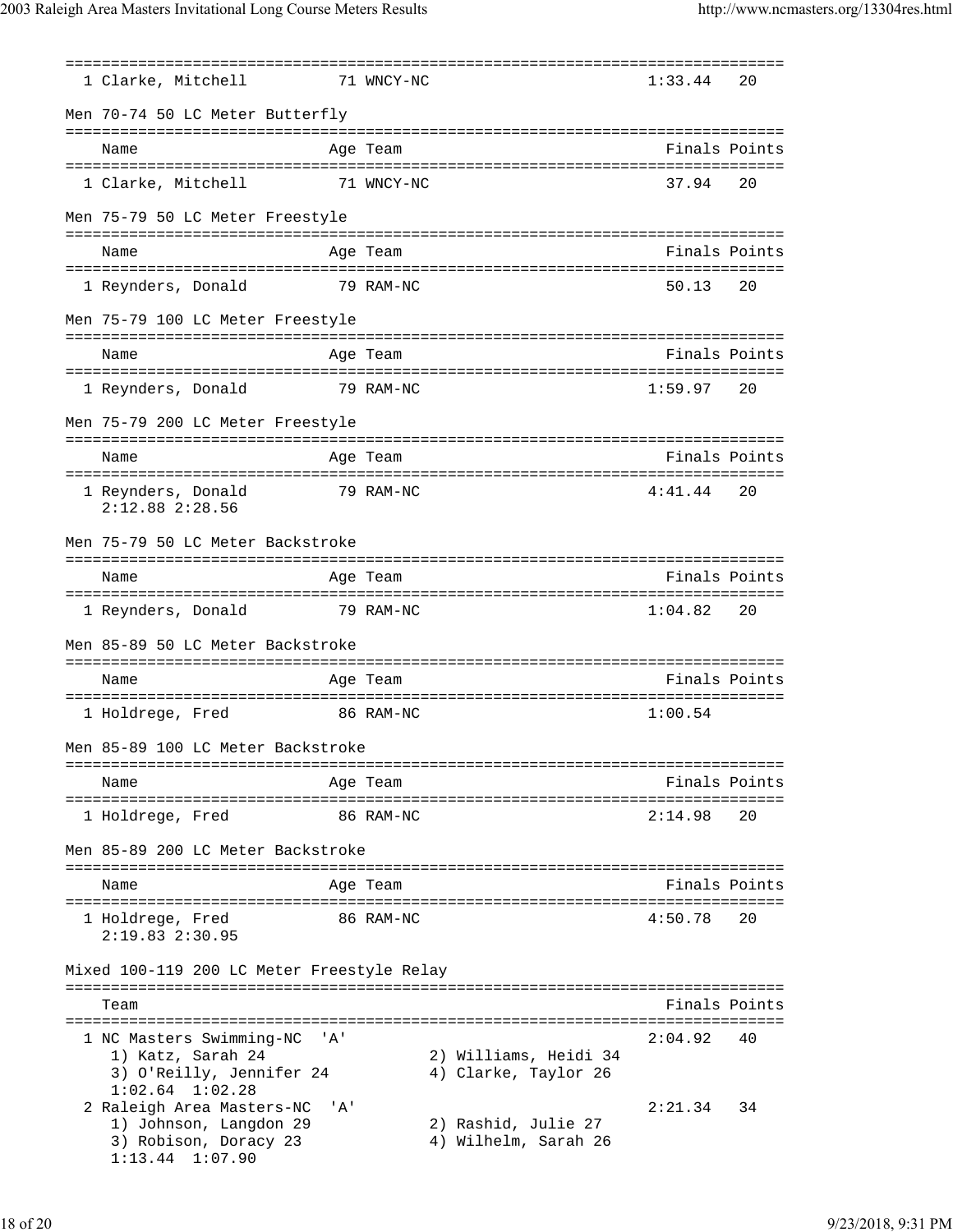Mixed 100-119 200 LC Meter Medley Relay =============================================================================== Team Finals Points =============================================================================== 1 NC Masters Swimming-NC 'A' 2:18.04 40 1) Katz, Sarah 24 2) Medendorp, Mark 26 3) O'Reilly, Jennifer 24 4) Clarke, Taylor 26 52.39 24.15 28.02 33.48 2 Raleigh Area Masters-NC 'C' 2:41.70 34 1) Robison, Doracy 23 2) Johnson, Langdon 29 3) Rashid, Julie 27 4) Wilhelm, Sarah 26 1:20.67 Mixed 120-159 200 LC Meter Freestyle Relay =============================================================================== Team Finals Points =============================================================================== 1 NC Masters Swimming-NC 'B' 2:05.93 40<br>
1) Murphy, Jimmy 28 2) Carbajal, David 34 1) Murphy, Jimmy 28 2) Carbajal, David 34 3) Mahmoud, Tamer 35 4) Phillips, Stephen 41 1:04.64 1:01.29 Mixed 120-159 200 LC Meter Medley Relay =============================================================================== Team Finals Points =============================================================================== 1 NC Masters Swimming-NC 'B' 2:19.94 40 1) Murphy, Jimmy 28 2) Mahmoud, Tamer 35 3) Phillips, Stephen 41 4) Carbajal, David 34 53.10 21.16 29.70 35.98 2 NC Masters Swimming-NC 'C' 2:22.32 34 1) Crankshaw, Eric 31 2) Schnute, Justin 28 3) Porco, Filippo 26 4) Lea, Frank 62 1:11.85 3.26 46.31 20.90 3 Raleigh Area Masters-NC 'A' 2:26.61 32 1) Mangrum, John 40 2) Holshauser, Jay 41 3) Su, Billy 29 4) Watson, Edison 27 1:05.91 Mixed 160-199 200 LC Meter Freestyle Relay =============================================================================== Team Finals Points =============================================================================== 1 Raleigh Area Masters-NC 'C' 2:00.57 40 1) Lehman, Fritz 45<br>3) Mangrum, John 40<br>58.79 1:01.78 2) Allen, Scott 32<br>4) Stewart, Henry 40 58.79 1:01.78 2 Raleigh Area Masters-NC 'B' 2:27.12 34 1) Riley, Jennifer 31 2) Springer, Margie 42 3) Wood, Loraine 44 4 4 4 Hampley, Kim 45 1:12.43 1:14.69 Mixed 160-199 200 LC Meter Medley Relay =============================================================================== Team Finals Points =============================================================================== 1 Raleigh Area Masters-NC 'B' 2:04.75 40 1) Lehman, Fritz 45 2) Lehman, Tim 46 3) Waldbauer, Eric 44 44 4) Stewart, Henry 40 56.84 Mixed 200-239 200 LC Meter Medley Relay =============================================================================== Team Finals Points